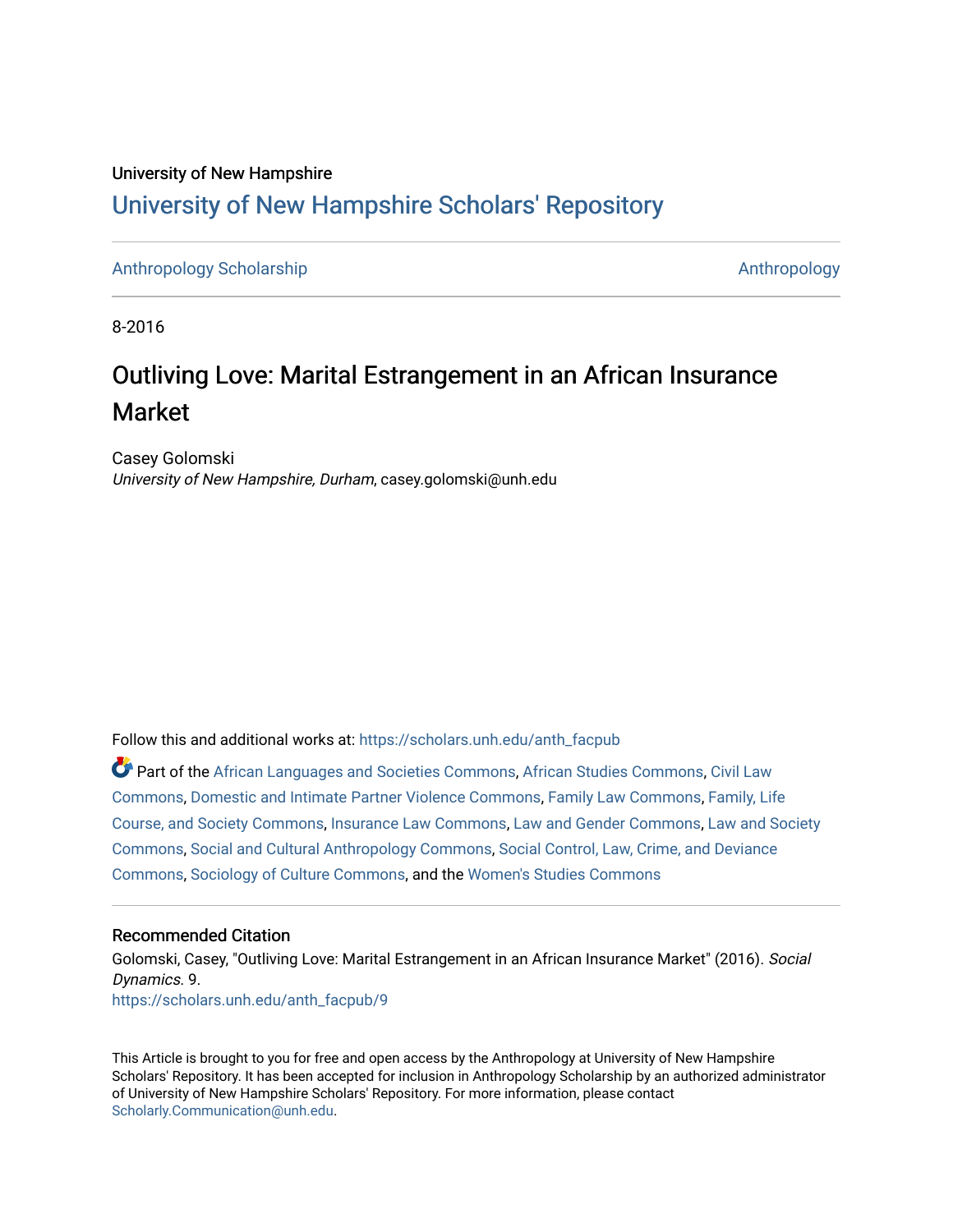#### **Outliving love: marital estrangement in an African insurance market**

# Casey Golomski<sup>a.b</sup>

**a** Department of Anthropology, University of New Hampshire, Durham, NH

**b** Department of Anthropology, University of the Witwatersrand, Johannesburg, South Africa **Abstract**

Marital estrangement and formal divorce are vital conjunctures for married women's kinship relations and life course, when a horizon of future possibilities are revalued and negotiated at the interstices of custom, law, and social and ritual obligations. In this article, after delineating the forms of customary and civil marriage and the possibilities for divorce or estrangement from each, I describe how some married women in Swaziland and South Africa mediate this complex social field for their children and families through pensions and continuing to pay for their partners' insurance coverage. This was not solely out of avarice to reap future benefits as spouses. Rather, in a context of patriarchal relations, gender-based violence and economic dispossession, women seek to maintain potential financial grounds through insurance resources, acknowledge their children's paternity, and fulfill enduring obligations to in-laws by partially contributing to the eventual funerals of their spouses and kin.

KEYWORDS: Divorce, gender inequality, kinship, life insurance, secrecy, Swaziland

## Running title: **Outliving love Notes on contributor**

Casey Golomski is an Assistant Professor of Anthropology at the University of New Hampshire and a Visiting Researcher at the University of the Witwatersrand. . His research on medicine,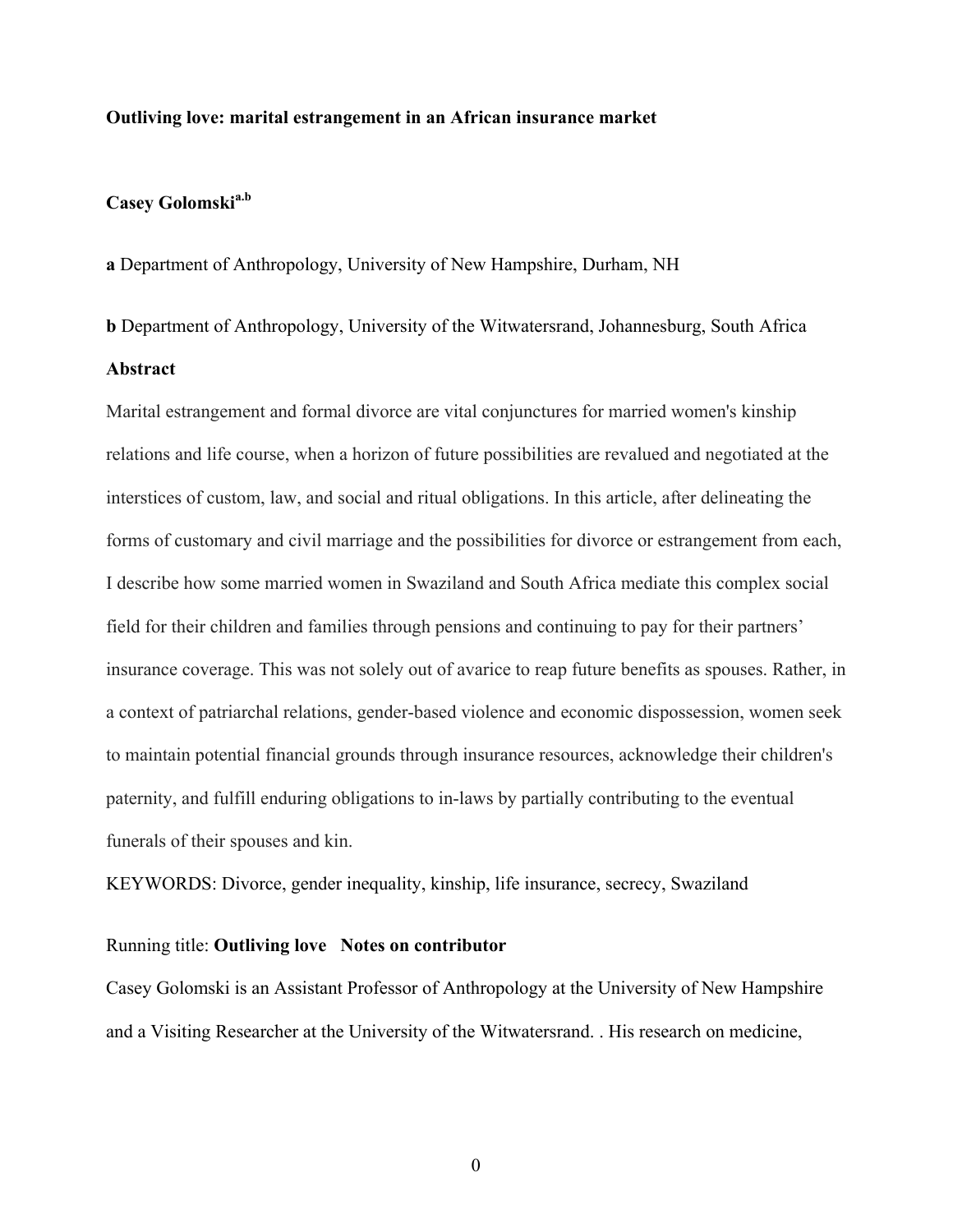cultural economies, and religion and has appeared in *Material Religion*, *African Journal of AIDS Research*, and *American Ethnologist*.

Address correspondence to:. Email: c.golomski@gmail.com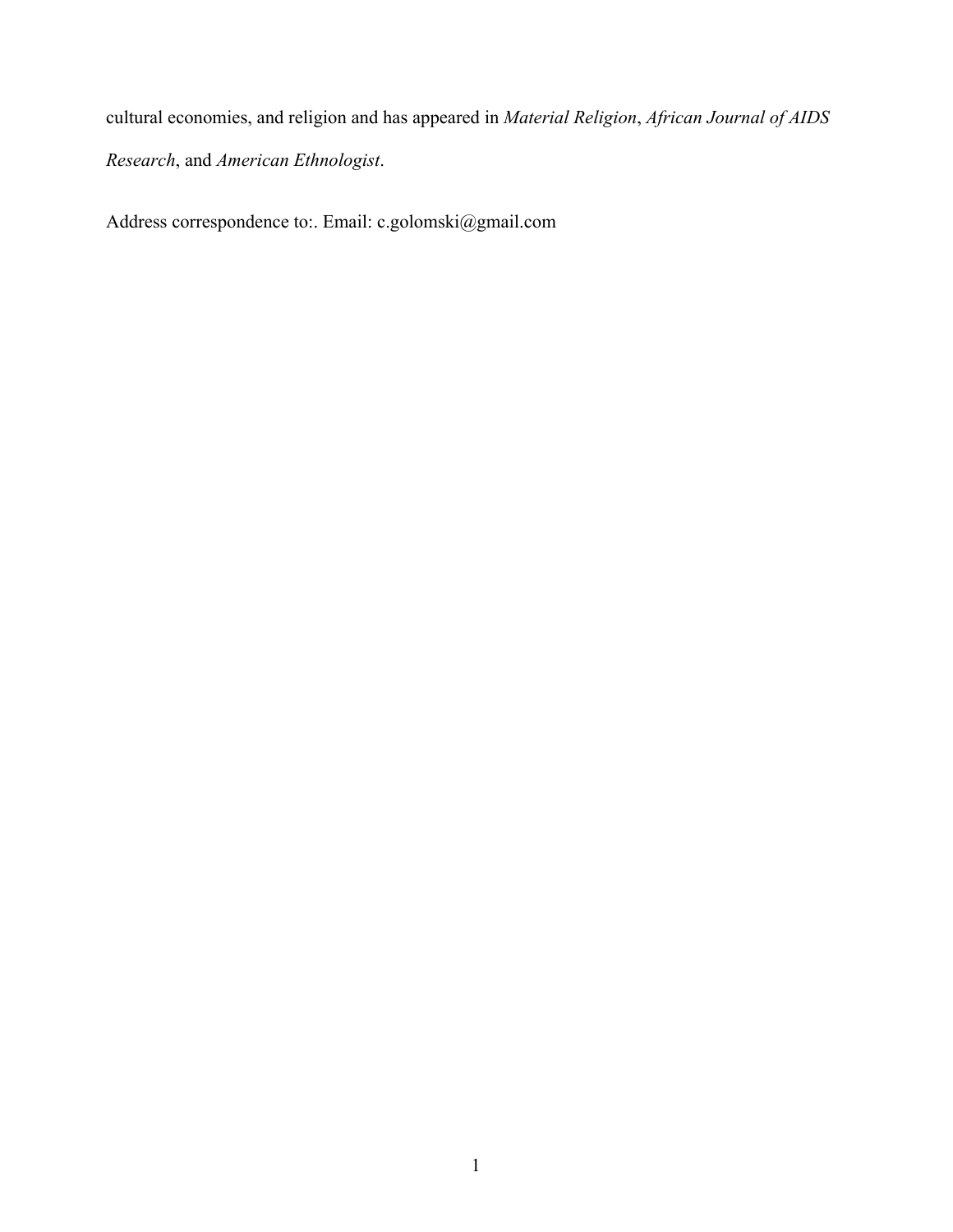## **Introduction**

Tsandzile is in her thirties and works in financial services in downtown Mbabane, the largest city in Swaziland. A few years ago she was married in customary rites, publically smeared with red ochre, *kugcotjwa libovu*, for the initial betrothal ceremony of *kuteka*. With her husband, she had had a son prior to this public betrothal, and they lived together outside of the city. Two years after the wedding, Tsandzile attended her workplace's annual party, and she and her colleagues spent Friday and Saturday enjoying music, barbecuing, and gossiping. On Sunday, she returned home with a family-sized serving of chicken and side dishes from KFC for dinner. The husband told her KFC was not good enough, and that he expected home-cooked chicken. Tsandzile told him she was tired from her weekend recreation and in any case, she thought that KFC would be special. Tsandzile's husband proceeded to beat her viciously. She was knocked unconscious, and when she woke up on Monday, she packed her things and left with her son. Her 'divorce' was now imminent – although in Swaziland, it is often said there is no such thing as divorce from a customary marriage – hence the scare quotes.

Over cool drinks in the smoking room of a popular chain restaurant, I asked Tsandzile how this process would unfold. She and her son had moved out of the house completely, first living with her parents and then finding their own flat in Mbabane. She had left with her bedding, clothes, dishes, and personal items, and so she was well sorted in her new home. Given her position in the financial services sector, I also asked about money. The two had separate bank accounts, but they were both subscribed to a term life insurance policy taken out by Tsandzile to cover their respective burials. I asked her if she would cancel the policy. She shifted in her seat and smiled, saying, "no."

Why would Tsandzile, like several other women I met in Swaziland who were facing social crises of marital estrangement, continue to pay insurance coverage for their spouses? What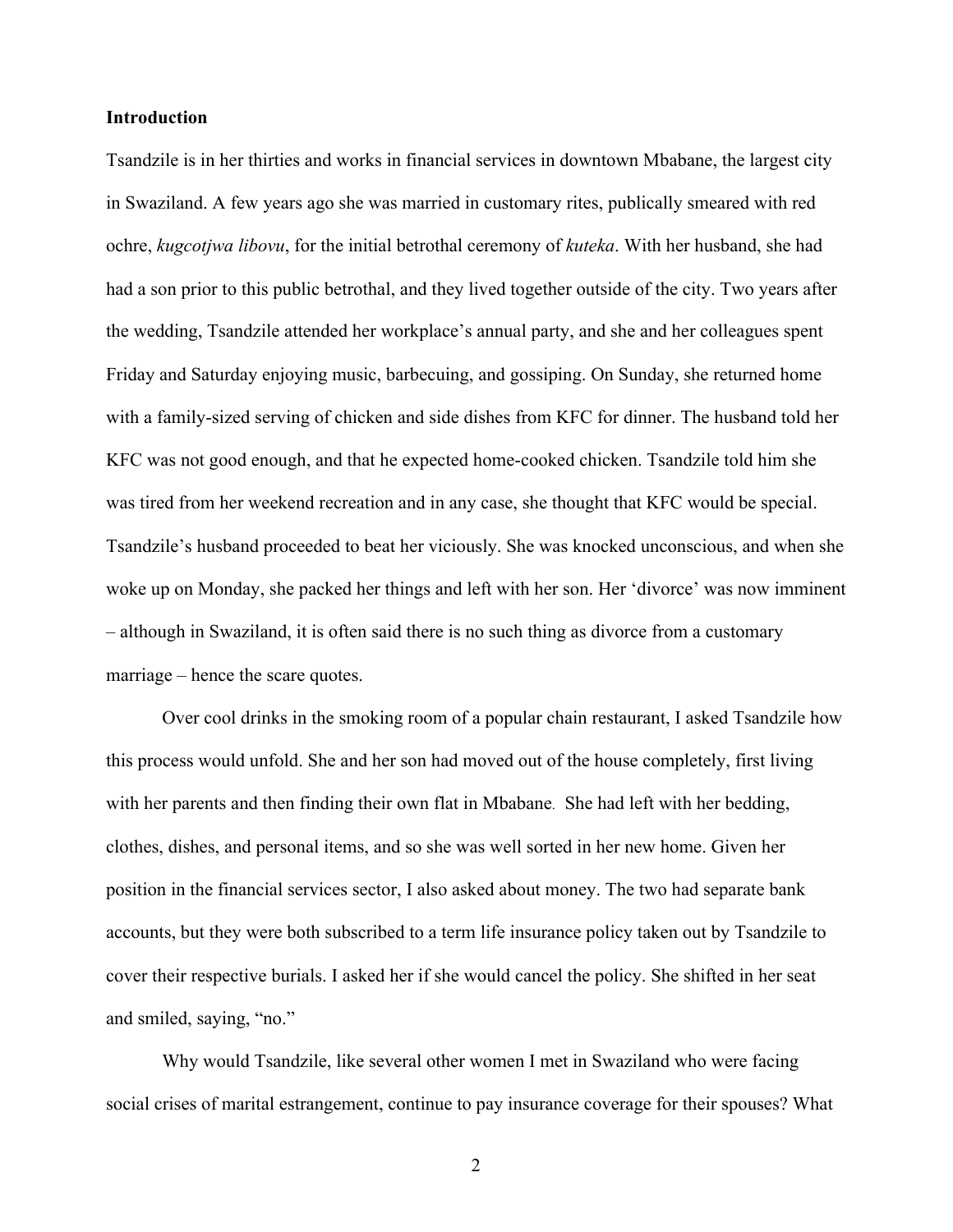forms of economic, social, and cultural value and aspirations are at play in their actions? How can these crises be read into anthropological approaches to kinship, life course and social reproduction, and how might attention to something like insurance be an innovative vector of insight? In this article, I explore these questions by describing several conflicting iterations of marital obligations within a wider field of competing legal systems and familial social relations, and I consider what happens when marriages break down. By maintaining insurance coverage for estranged or divorced spouses, women can make claims on eventual deaths. They can use part of the cash to support themselves and their children, and part of their policies to pay for their (ex-) husbands' funerals, thereby fulfilling continuing obligations of ritual exchange or care for children who still nominally belong to their husbands' patrilines.

Employing demographic methods, anthropologist Jennifer Johnson-Hanks (2002) argues that descriptions of the movement through the life course should move away from models of rites of passage and coherent ideations of life stages, and toward a notion which she coins "vital conjunctures." While she conceptualises life stages as forms of social life produced through institutions, such as marriage, she notes that institutions' abilities to function successfully in this way vary widely. Vital conjunctures are a way to conceptualise the slippage or intersection between aspirations and institutions. Using evidence from young Beti women in Cameroon, Johnson-Hanks shows how marriage, motherhood, and education as passages are only variably achieved andmost often through long-term negotiations and social and economic disruptions. Marriage, for example, may never be realized as a social status, or only partially, insofar that, "potential futures are under debate and up for grabs" (Johnson-Hanks 2002, 872) in women's lives

While Johnson-Hanks focuses on marriage and childbearing in particular, she notes that "all major life events – including migration, illness, and career change – can be construed as" vital conjunctures (Johnson-Hanks 2002, 871). In this respect, I think through marital estrangement and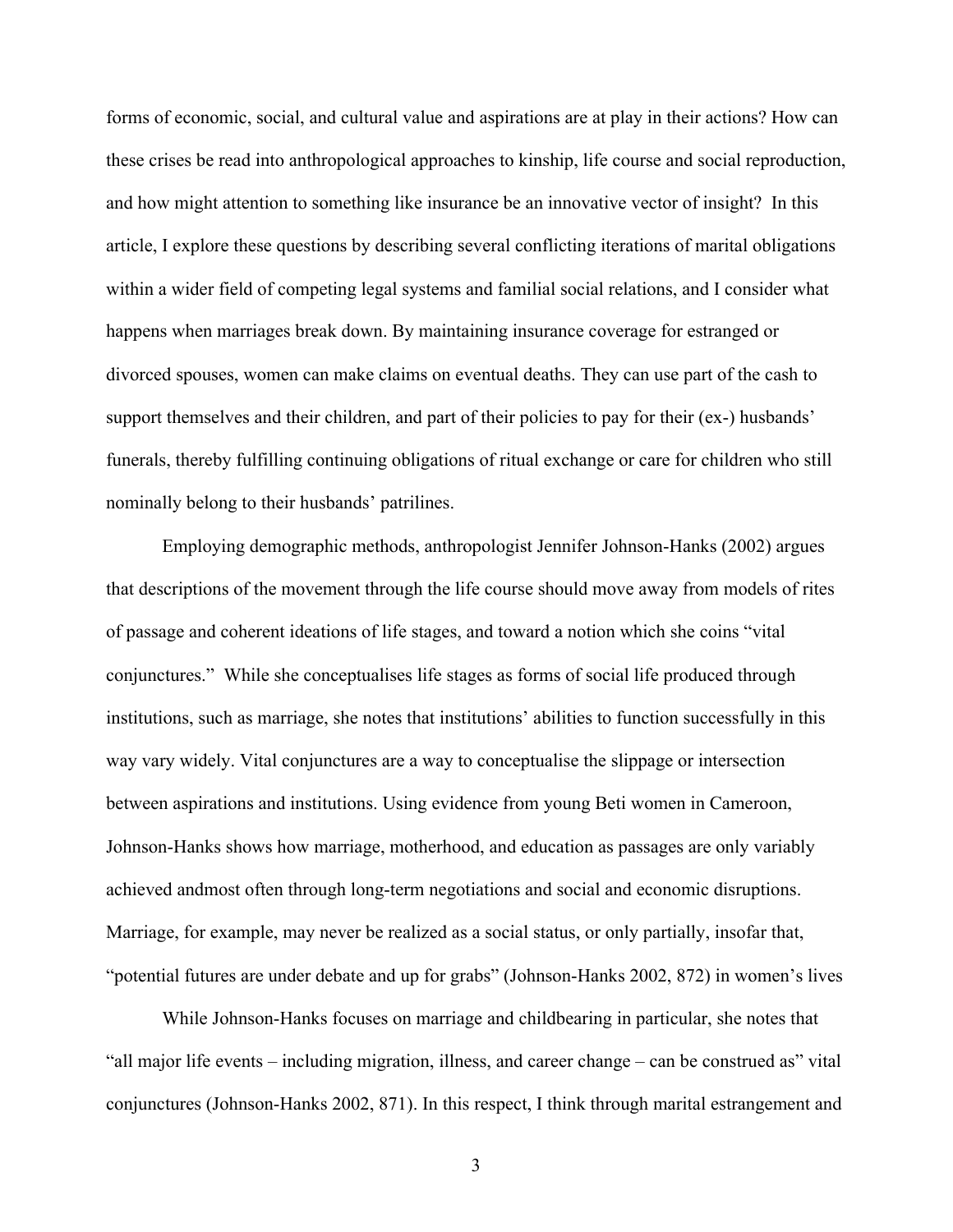divorce as potent conjunctures for women and the complex family systems and emotions in which they are imbricated. Women in Swaziland often invoke the English term 'divorce' to describe what can be objectively identified as a dynamic of marital estrangement, meaning that spouses may no longer cohabit or provide emotional, social or material support for each other, yet are not legally or formally divorced per locally relevant legal systems. As elsewhere in postcolonial Africa and worldwide, marriage, divorce, and kinship are messy as both conceptual objects and personal experiences, and they have been historically transformed and gendered in law, ritual events, work, and social actions through the life course. A person's transition from married to not is rarely so final, and relations between wives, husbands, children, extended families, and others may become estranged but remain entangled in affections and actionable obligations like care for children and participation in ritual events like funerals. As I will show, forms of marriage in Swaziland are social, public, and often gender unequal. Divorces are rarely formalised or institutionalised, leading to a consideration of ways women may seek out alternative social and economic futures. Insurance consumption, an interestingly secretive process, has become one way to work toward these futures while still maintaining marital obligations that 'outlive love' between spouses.<sup>1</sup>

These topical and theoretical intersections are novel in anthropology and related fields in Africa. Studies linking divorce and insurance tend to focus on the United States and on the loss of health insurance versus life insurance for women, children and others who are economically vulnerable (Lavelle and Smock 2012, Peters, Simon and Taber 2014, Ellis 2003), while Africanist anthropologists are freshly considering the effects of popular financial consumables like insurance on kinship and the life course (Golomski 2015, James 2015, Livingston 2009). Indeed, in their feminist approach to capitalism, Bear, Ho, Tsing, and Yanagisako (2015) contend that the economy can only be understood with historical regards to forms of gendered, familial sociality. Despite the legion historical literature on transformations to gender, sexuality, and kinship under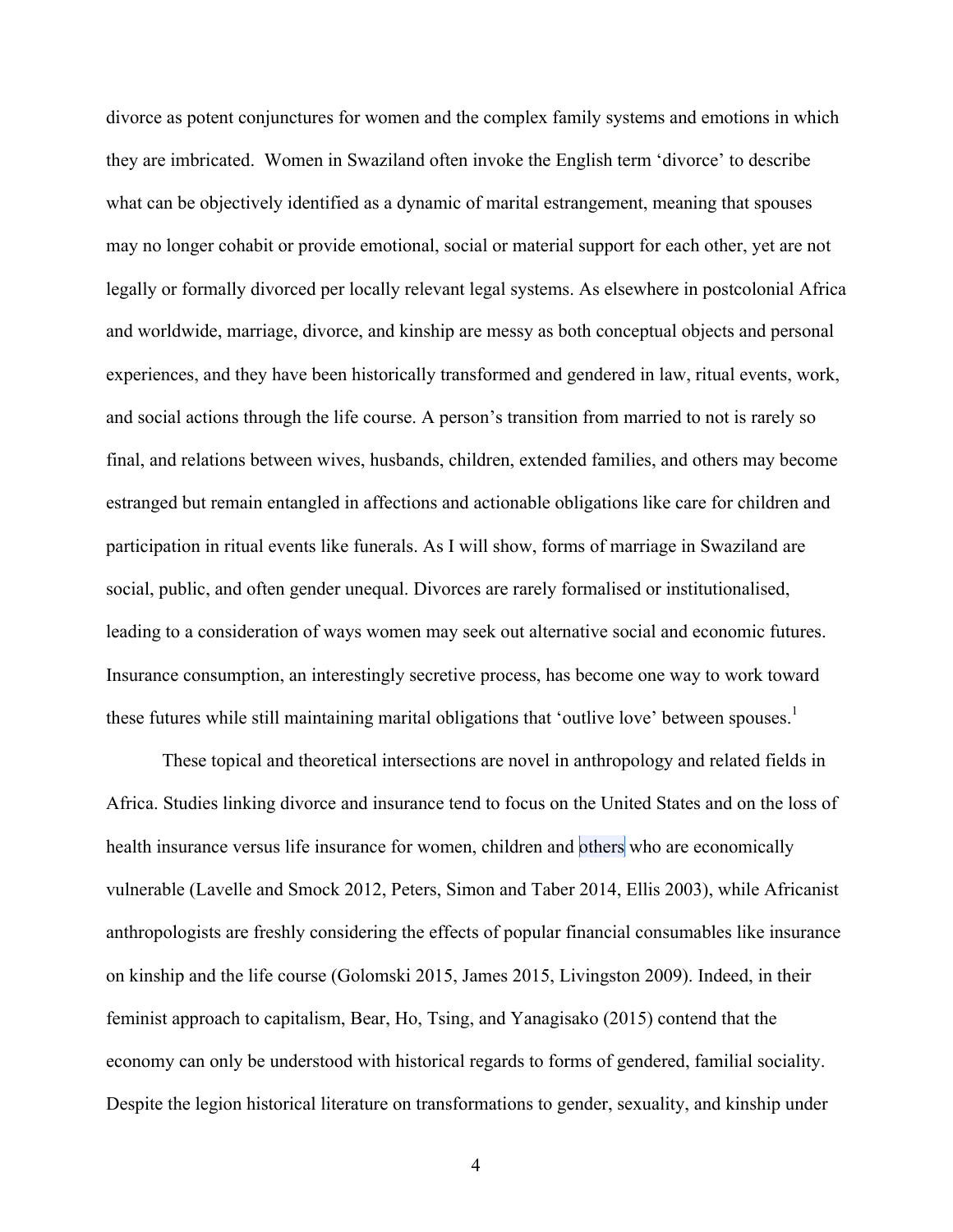colonialism, there is little ethnographic work on divorce in Africa amid contemporary, changing economies (Stiles 2003, 2005, Dorjahn 1990, Medeiros 2014). Hamilton Sipho Simelane (2011) has moved in this direction in post-colonial Swaziland, describing how some women estrange themselves from abusive marriages by engaging in economic activities like wage labour. Finally, recent approaches to the anthropology of the life course have not considered forms of divorce as significant social and personal transformations or transitions (Lynch and Danely 2013).Marital estrangement and divorce are a life crises and portend momentous re-configurations of kinship and prospects for others' and one's own wellbeing in later life, including a dignified burial in this case here. These crises and re-configured relations are mediated through economic and medical forms like grants for children, elderly and disabled persons, pensions, wills, and insurance.

Methodologically, I draw on document and ethnographic research and interviews conducted between 2009-2015 with families, lawyers, social services professionals and those working in the life insurance industry in Swaziland and nearby ethnically Swazi communities in the Mpumalanga Provinces in South Africa.<sup>2</sup> My initial research on insurance formed part of a project focused on death, dying and funerals as sites of cultural change, where new term life policies turned out to be resourceful yet morally circumspect consumables through which people remade kinship (Golomski 2015). I revisited the majority of the data collected in observations of policy presentations, interviews with insurance industry personnel, and ethnographic encounters with ordinary women between 2010 and 2011, expanding it to include interviews in 2014 and 2015 with lawyers and follow-ups with the same and other women. This was prompted by a rereading of the original data coupled with the researcher's greater attunement toward local dynamics of gender inequality. Re-analysing and expanding one's data in this way can align with feminist-minded approaches by challenging the researcher's previous, biased interpretive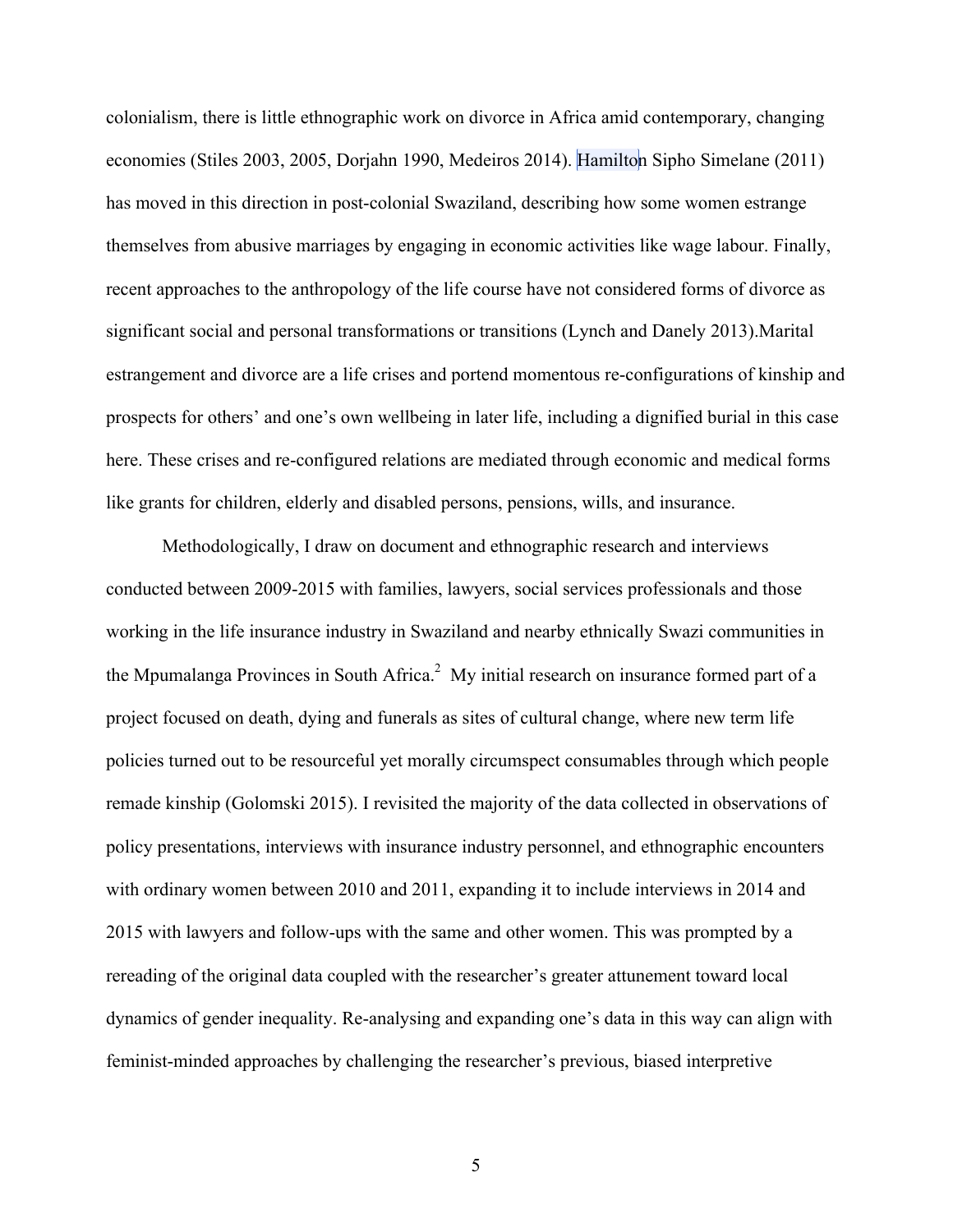assumptions which can in turn repress already disadvantaged women as interlocutors by reproducing gendered ideologies about them (Lloyd, Emery, Klatt 2009: 270).

In order to best situate Tsandzile and other women's social and economic actions, I first delineate the changing fields of marriage and estrangement and divorce. I then describe how married persons and their kin forge social relations in a new life insurance market. I follow this with a few cases of estranged women to show how personal aspirations and anticipated social obligations are imagined through continued insurance consumption. In conclusion, I reconsider the ways that technologies like life insurance become the grounds to engender kinship, life course, personal wellbeing and forms of familial care amid vital, often violent conjunctures, and what love has to do with it..

# **Marriage and divorce, civic and customary: ritual, obligation, and inequality**

First, it is necessary to take an ethnographic tour through the particular forms of marriage, divorce, and law in Swaziland, a small socially and politically traditionalist country in southeastern Africa with a population of about 1.3 million. Doing so contextualises how cultural values and actions of kinship are negotiated amid contemporary social and economic forces. The contractual obligations of marital life there operate via two distinct, yet ever-changing and overlapping legal systems, one being Swazi Law and Custom (SLC) and the other being Roman-Dutch civil law, both of which were institutionalised under British colonialism (Nhlapo 1992). The dual system poses many practical challenges for ordinary citizens, and the systems' intersections are constantly debated in daily conversations and legislative and judicial forums.

# *Forms of marriage*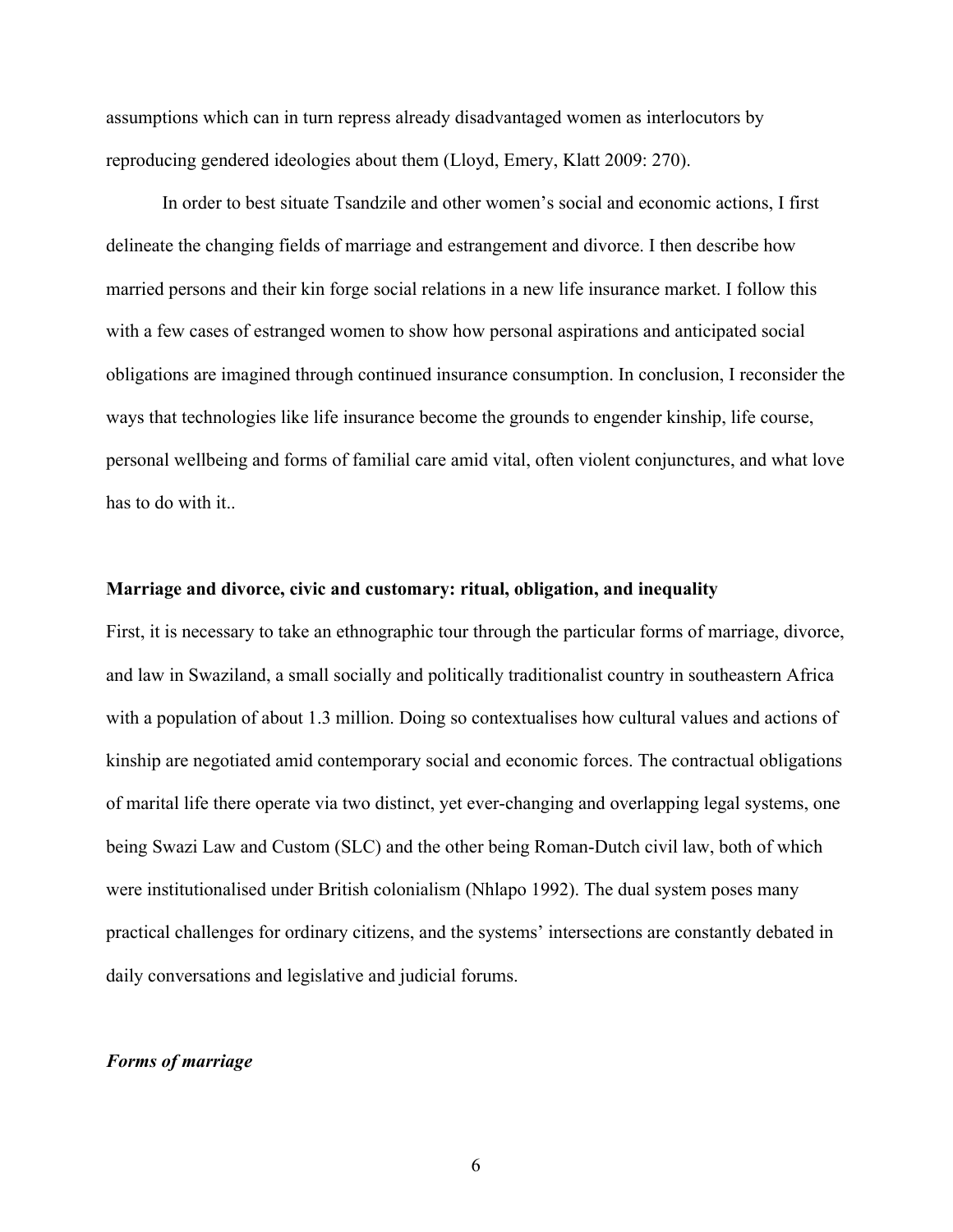Marriages fall into two categories: customary and civic. Thandabantu Nhlapo (1992) describes the two forms of marital law as derived from several customary and foreign forms, congealing in colonial-era legislation such as the Swazi Courts Act 80 of 1950 and the Marriage Act 47 of 1964. These laws specify marriage as between a man and a woman. While there are no laws officially banning same-sex marriage, there is widespread discrimination against the LGBT population (US Department of State 2011, Risher et al. 2013, Kennedy et al. 2013). Far more marriages are undertaken via SLC. According to 2014 statistics from the Ministry of Home Affairs, 16,010 couples reported marrying under SLC versus 9,895 by civil rites (Khumalo 2015).<sup>3</sup> The majority of Swazi citizens live a greater proportion of their social lives by customary tenets. In the countryside especially, where most Swazi reside, marriages, births, deaths, family disputes, *kukhonta* loyalty and residence pledges, development projects, and global health and humanitarian initiatives are all registered with or mediated by chiefly councils of older men, *emabandlancane,* who then report these to the Ministry of Home Affairs.

Customary marriages are largely heteronormative. They may be arranged or based on loveand come into being through a series of rites involving social commitments by both the man's and the woman's families, which progressively incorporate a woman into the man's patriline and, importantly, locate children born from the marriage there as well (Kuper 1947). The obligation to bear children constitutes women's identities as part of a marital relationship, with infertility and other complications biasing toward them(Nyawo 2015). Indeed, if children are born out of wedlock, families negotiate fines of *inhlawulo* to mitigate shame and acknowledge the child's paternity; women as mothers remain the primary caregivers (Mkhwanazi 2014). .. *Kuteka*, a betrothal rite, initiates marriage following families' negotiations and consent. The woman ceremoniously enters the man's family's cattle pen to weep publically, and an old woman of the community smears the woman's face with red ochre clay mixed with fat or Vaseline, *libovu*. This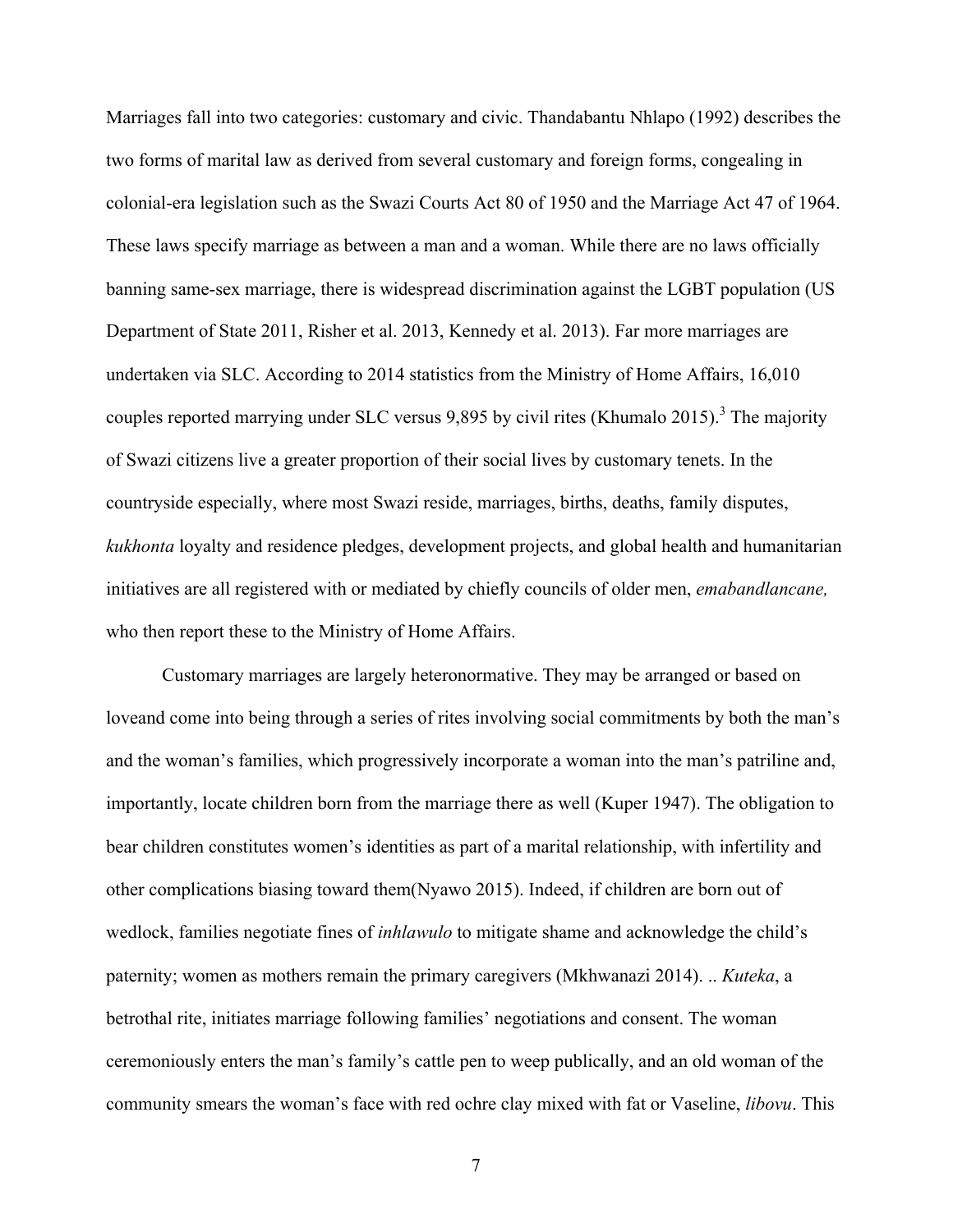enacts *emalobolo* or *emabheka*, bridewealth transactions of cattle<sup>4</sup> and cash, and the couples' families mark this in a rite where the man's family formally presents these items and requests the woman to move patrilocally as a new wife, *makoti*.. 5 Because *emalobolo* may take years to complete, another rite, *umtsimba,* may take place marking the final payments and involve dancing, slaughter, and declarations to harmonise in-law relations, *bukhoti*. 6 When the woman dies, she would ideally be buried at her husband's home. When the husband dies, her in-laws will expect her to wear mourning attire and stay in seclusion. In these ways, customary marriage is preeminently social rather than interpersonal, and is bound up with ritual obligations that extend across the life course. 7

Despite their formulaic stipulations, few couples and families accomplish all of these rites in any orderly sequence or schedule, and some of course do not or are unable to have children. Sometimes *emalobolo* and *umtsimba* coalesce in a single event, or *umtsimba* might never be performed because subsequent ceremonies are expensive. In the majority of cases, however, couples may undertake *kuteka* and or an initial payment of *emalobolo*, but the full amount is never paid. Social actors within each family claim stakes in these gift exchanges as representative of their social obligations to care for or interact with the husband and wife. This extends to the of life too, where a surprising number of corpse custody disputes over women's bodies have come about in debates between families over marital status at death and who is obligated to bury wives and where (Golomski 2013). If, in their view, exchanges were not complete, the social field of marriage and its afterlives are dangerously ambiguous. Civil rites of marriage contrast with these customary forms of marriage and their extensive social ties. Civil rites are validated in civil law and can ceremoniously coincide with church-based or white weddings, events that entail ritual and aesthetic elements of customary marriage, but more often involve glamorised consumption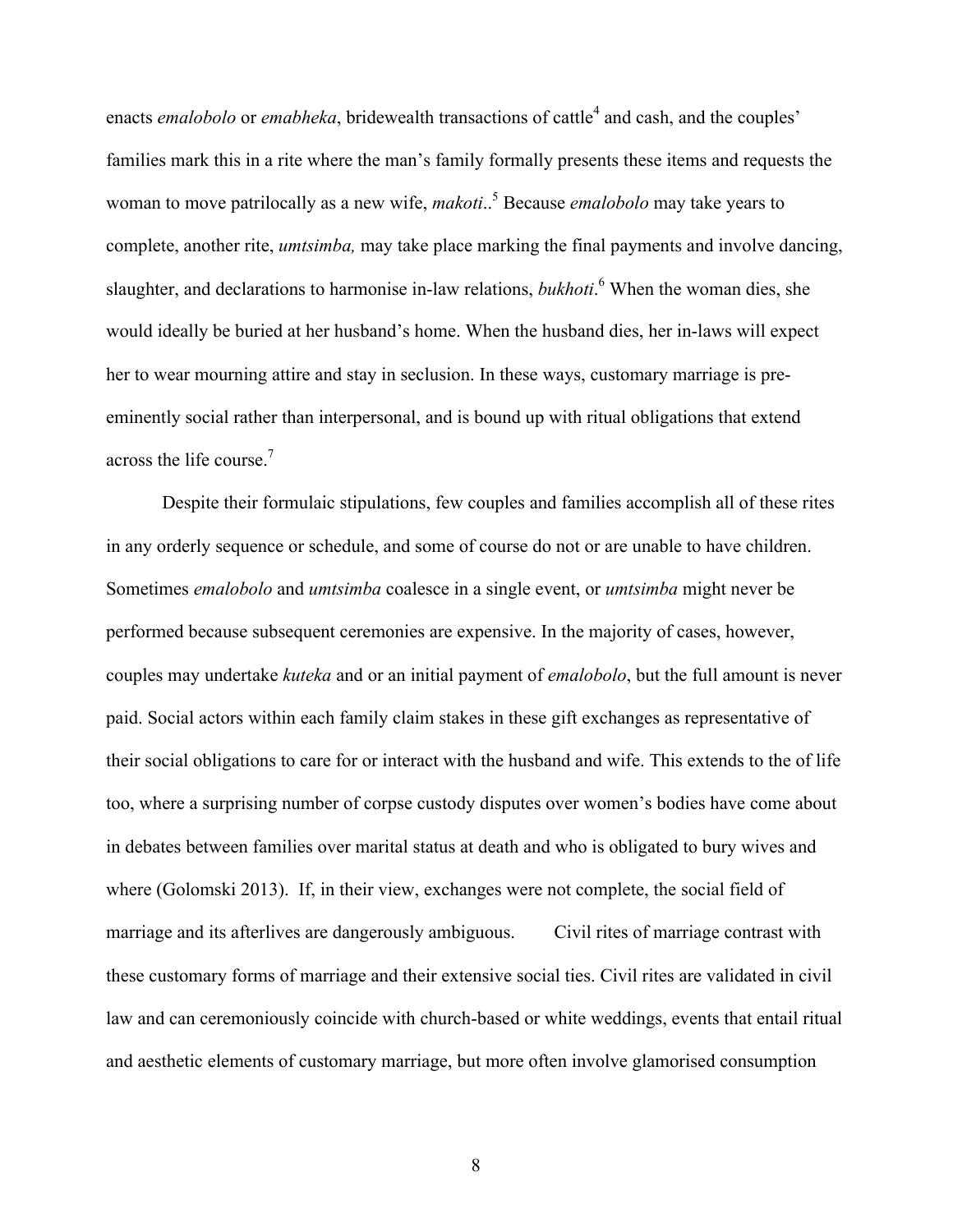(Mupotsa 2014). At one Pentecostal church I regularly attended, it was common at each Sunday service to read aloud marriage announcements and cite civil marital laws, as follows:

I hereby read the banns of marriage in line with sections 9 and 10 of Marriage Act number 47, between the lives of Munyaradzi, a hired-man of Bulawayo and Xolile, a spinster of Likilikili, the couple will be married at Summerfield Gardens, on the  $6<sup>th</sup>$  of September, any person having legal qualms or objections should direct their objections to the registrar of marriage, the offices are at Lobamba and Manzini. The registrar is Dr. Mshengu. If you have anything legal, you can direct it there (Fieldnotes, 2010).

Couples sign a registry with one of the country's 153 officers at satellite offices around the country, and signing has become significant as a part of white weddings.

In terms of contractual obligations, civil marriages are established either "in community of property" (ICP) or "out of community of property" (OCP). These lay grounds for how assets are managed throughout the duration of the marriage, as one lawyer explained to me:

A marriage in community of property [ICP] is one whereby the assets and liabilities of both spouses are joined together into one estate. This is the default position of our law, so unless the parties before solemnisation of their marriage opt out of this arrangement by what is called an ante-nuptial contract, the marriage will by operation of the law be in community of property. The view of the law is that husband and wife are 'one person' in the eyes of the law. Hence the debts of each spouse as well as his/her assets (before and after the solemnisation of the marriage) are fused into one joint estate which they co-own in equal undivided share (Interview, 2015).

One key condition that separates ICP and OCP is that ICP joins the individuals' assets each held separately *before* the marriage is solemnised or made legal, whereas in OCP, assets pre-dating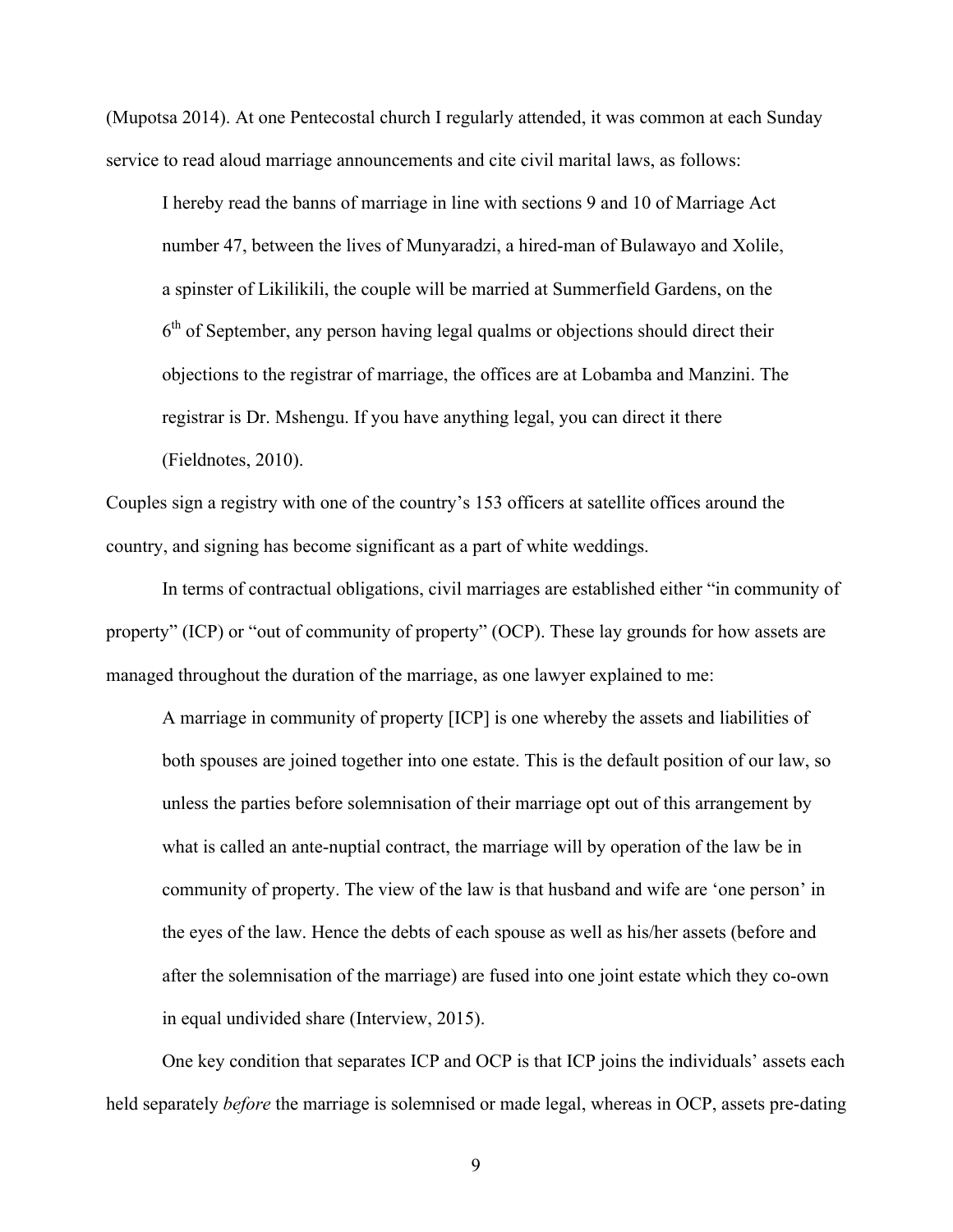marriage are kept separate per ante-nuptial agreements. The equal delineation of property in ICP otherwise appears fair, but men predominately control and permit access to goods and property, which is also the case in customary marriages. Men's families and entities like banks, lending agencies, and others treat women as minors who require the man's permission to undertake economic activities (WLSA 1998, Ezer et al. 2007, Nhlapo 1987), and children born of the marriage and beyond are also affected by this gendered bias. Two legal specialists working for a global human rights NGO explained this to me at an interview in Mbabane:

The whole marriage thing is so complicated and most people don't even know what they are signing up for regarding their assets and estates when they get married. They don't even ask them which one they are taking on when they do the marriage registration and many people forget which they signed up for. [ICP] is split 50-50, but the husband is the administrator of it all. The wife is a minor and he controls access to assets and can alienate her from the assets. Even in traditional marriage, it is technically [OCP], but then when it comes to how people's goods and property are moved around, it is really [ICP]. When the husband dies, the wife gets 50% and the other 50% is divided amongst her and the children at the Master of the High Court… In [OCP] a woman can keep her own estate separate that she had before the marriage and use that how she wishes to. The husband can't control her. She can make a will and there are antenuptial agreements. The children of the marriage benefit in this way, but even those children born out of wedlock benefit too (Interview, 2011).

In their view, OCP benefits women because it protects some of a woman's wealth from predation should a marriage become intolerable, and by extension, it protects children who the woman would likely end up caring for. Most women, they felt, would be overpowered by their husbands or in-laws in negotiating what rightfully belonged to and benefited them and others in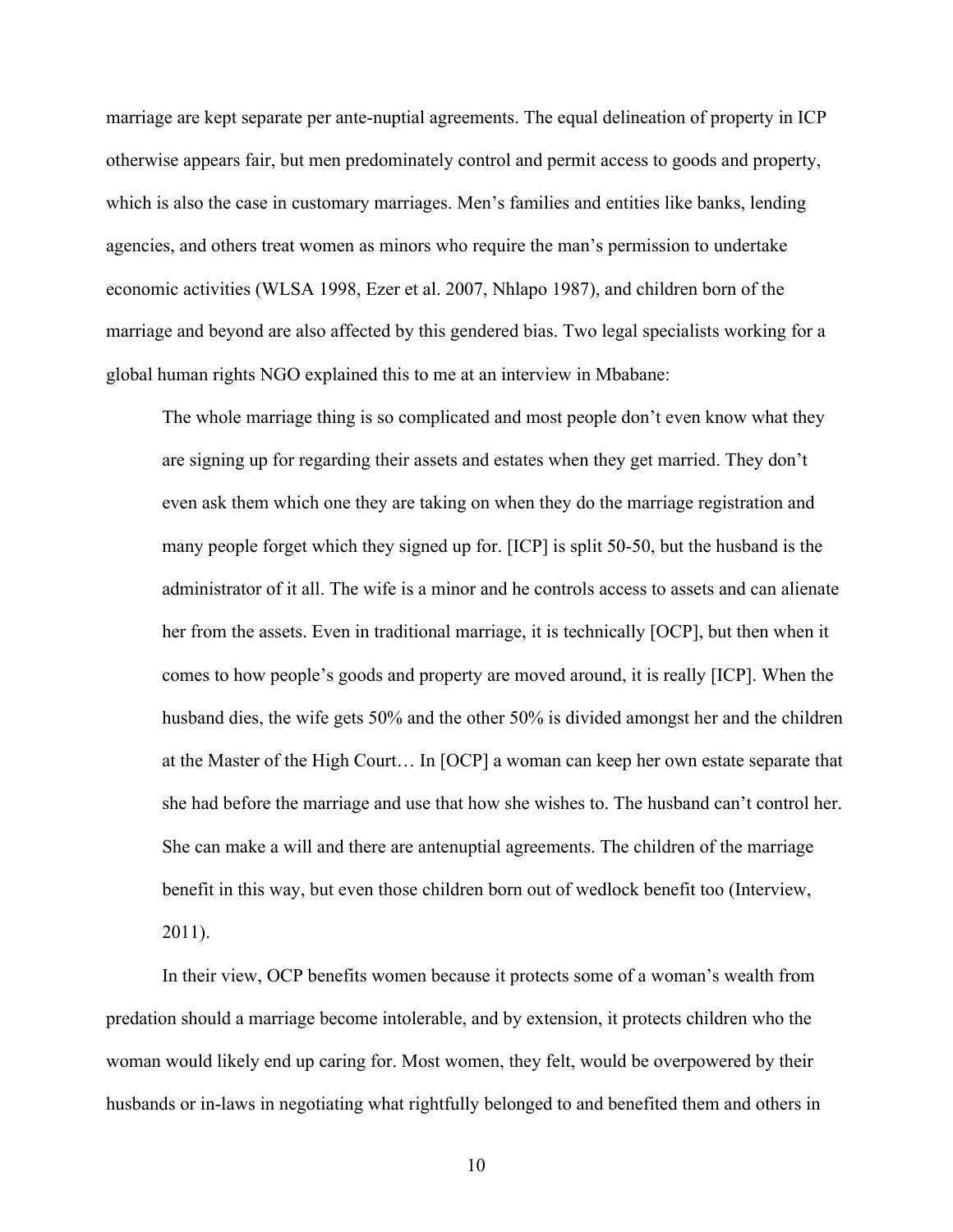and out of a marriage, or they would be confounded by opaque descriptions of the process by court clerks. While the 2005 constitution has fomented several important changes with regards to gender inequality surrounding marriage, property and assets, 8 women's access to farm land in rural areas is still limited due to bias toward men as chiefly overseers and/or key players who negotiate land on behalf of women as their wives or kin (WLSA 1998, Rose 2002). In OCP too, ante-nuptial agreements would make provisions of financial security for children who the woman bore prior to the marriage and by a different genitor. In local vernacular, these children are "stepchildren" to the new husband and, like orphaned and vulnerable children (OVC) (Golomski 2015), they are less likely to receive affection or provisions. Overall, married women's access to and maintenance of wealth is still contested and has implications for her and her children's wellbeing.

# *Forms of divorce*

Formal divorce is uncommon for both customary and civil marriage./It is a cultural novelty and near institutional impossibility for the former and a tenuous expensive process for the latter. Instead, martial estrangement is much more common. Indeed, according to the Ministry of Home Affairs, only 236 couples were legally divorced between February 2014 and April 2015, in contrast to the 20,000-plus marriages during the same time (Khumalo 2015). The comments on the *Times of Swaziland*'s Facebook page over these statistics represent wider social and gender-biased perceptions of divorce, as well as discontinuities between human rights discourses interwoven into civil rites and the stipulations of customary marriage:

*kunzima any ways its due generations we a living in* [it's difficult and anyways it's due to the generation we are living in]

*bafuna imali nje kuphela cha* [all they want is money, *tsk*]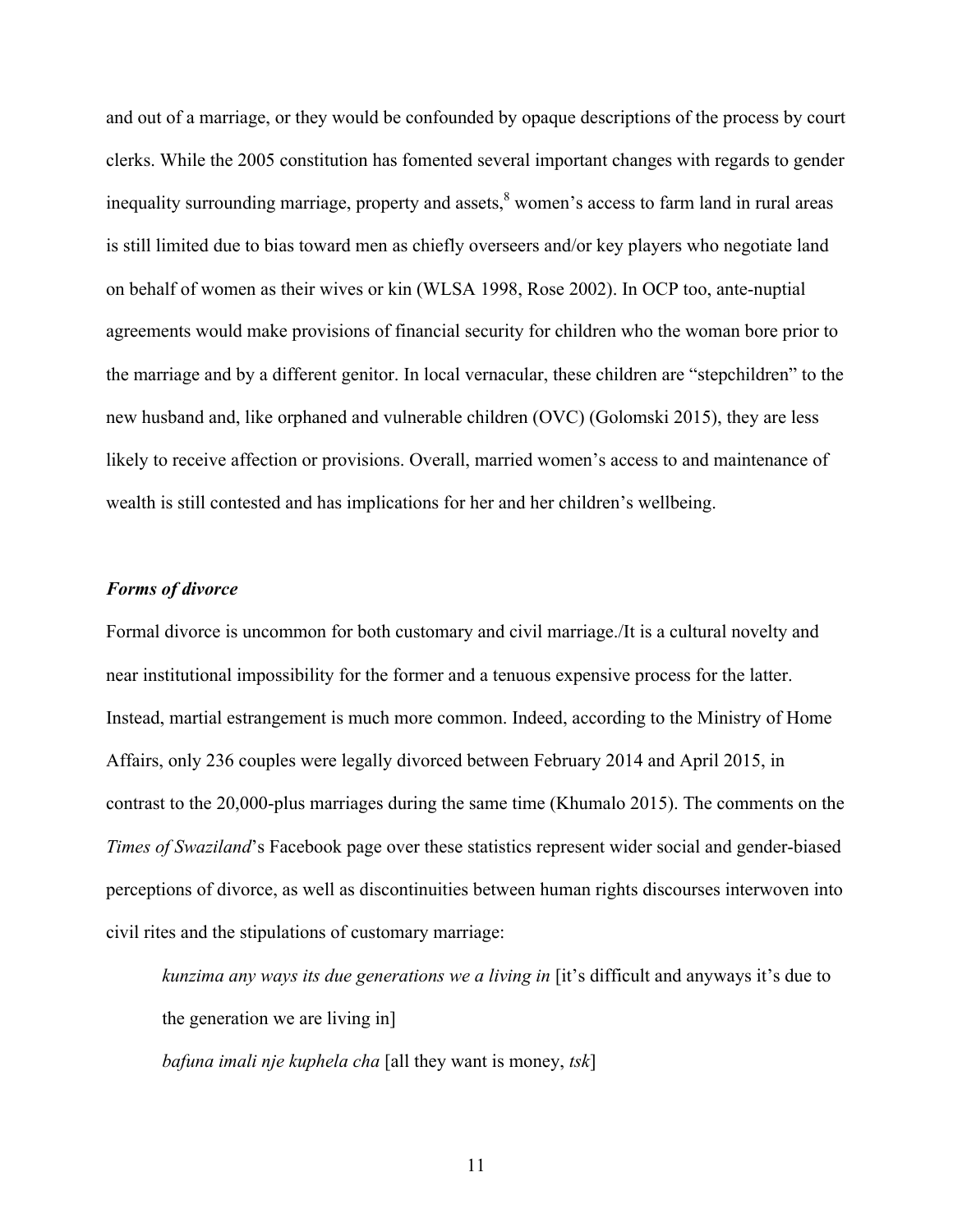*ds dais people dnt hve d true meaning of marriage they marry 4 their needs* [this is that people don't have the true meaning of marriage; they marry for their needs] *this gender balance madness contributed to this*

*I have said this and I will say it again. As long as we embrace lenonsonso lesitsi ngema Human rights expect an increase kudivorce rate. Lentfo yema rights ibulele konkhe \*Ayichamani\** [as long as we embrace this nonsense talking about human rights, expect an increasing divorce rate. This human rights thing will destroy everything. No way, man!] *The figure is even less, considering that MOST IF NOT ALL SWAZI WOMEN cheat their husbands .Sekwaba yi Fashion kugwadla kwebafati.Ubeva batsi indvodza yaganwa nami ngiyagana. No man can agree to share his Woman with another man, hence the number of divorcees increase. Sekwabate kutiphatsa kahle kubo Make, nekuhlonipha umendvo*. [It has become the fashion for women to be prostitutes. They should understand that men marry them and say, "I will get married"… Women should behave well and respect marriage.]

These statements came from both men and women. One woman shot back at the comments on the final posting, saying: "*Ngabe ubhemani wena, ngyafisa*. [what are you smoking, I wish to know]. Why do u have to throw the blame onto women? Men have a hand in this too]." The gender bias against women is palpable due to strong socio-cultural assumptions that they are encouraged to endure in marriage and be subordinate to men as wives and mothers, however dissatisfying (Kuper 1950; Simelane 2011). Assumptions that contemporary marriage is bound up with the financial or material aspirations of each partner are also clear, which I signpost here in anticipation of discussing insurance later.. Marrying for money and needs, as the Facebook users say, refers to ICP marriages, which, upon dissolution in civil divorce law, awards each spouse half of the total estate. Because of gender bias, divorcing women are seen as greedy, and socio-cultural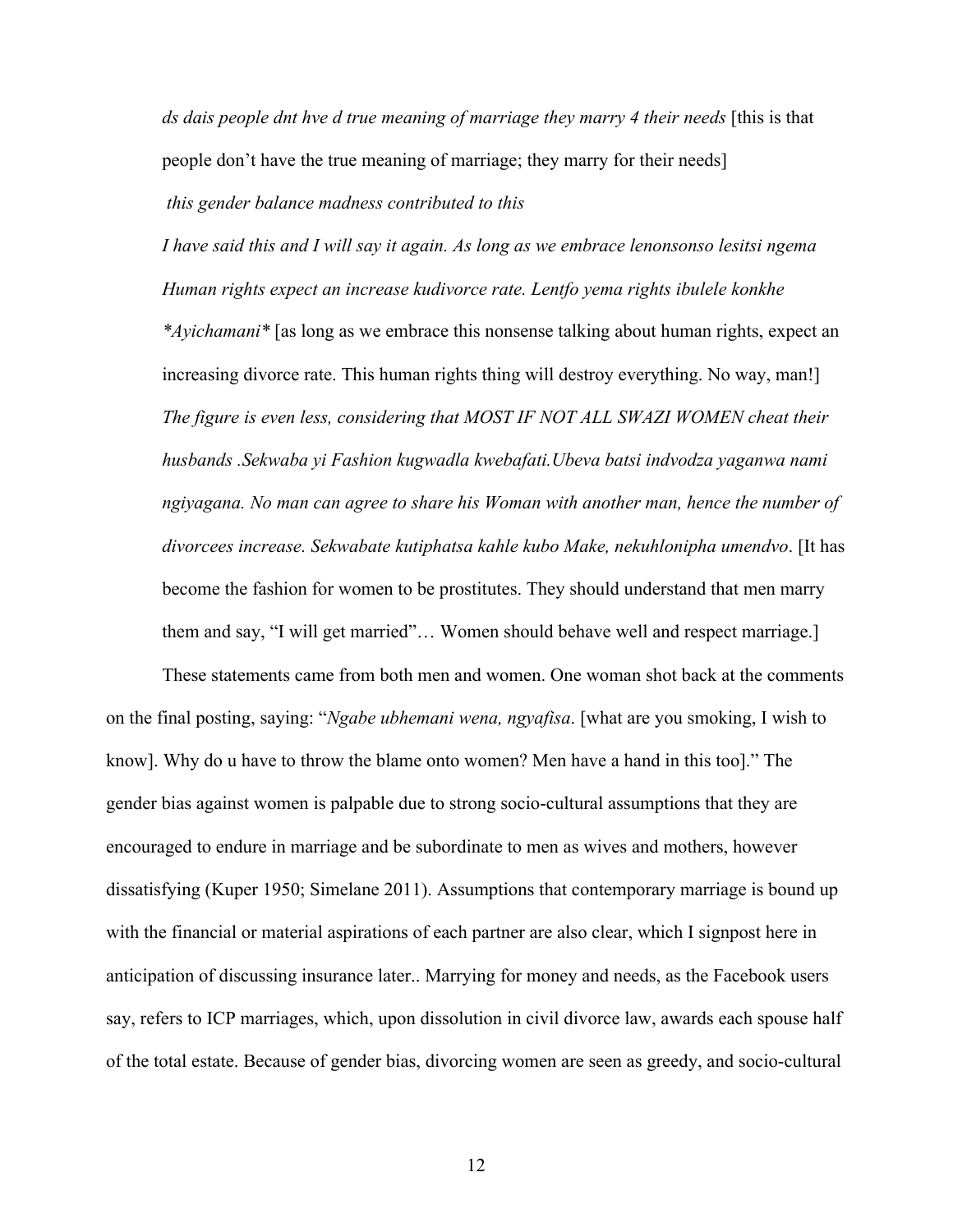pressures, combined with social and financial costliness of legal representation, arguably contribute to fewer divorces and marital arrangements of estrangement instead.

In Swaziland, divorce from customary marriage is considered rare, if not abnormal. King Mswati III declared only death could undo a customary marriage (Dlamini 2013), and even then "remarriage" for the surviving spouse in culturally recognized sororate and levirate forms would be a likely route for some families.<sup>9</sup> According to Nhlapo (1992), marital dissolution is instead possible in cases of: adultery committed by the wife; witchcraft committed by the wife; grossly violent mistreatment of the wife by the husband; and persistent desertion by the wife. Desertion or neglect by the husband is not considered grounds, and neither is the couple's infertility—as the husband might be expected to take another wife to bear children—and a man can still be adulterous with other, unmarried women. In forums of chiefly councils, divorce is possible when the couples' two families meet before the council, which will interpret the timing, promise, and completion of the marital rites and exchanges between the couples' families, in addition to the spouses' complaints of abuse, adultery and the like. If the council cannot help the families reconcile, the case can move into civil courts. This is costly and stressfully entangles couples, parents, and relatives, and involves ritual obligations like burial that may outlive the couples' love and co-residence.

Since the colonial area, women have accessed civil courts to leave customary marriages that were forcibly arranged or rife with violence (Kuper 1950, Booth 1992). In civil courts, contemporary lawyers and judges use anthropological citations from Nhlapo (1992, 1987), Kuper (1950, 1947), and others when deliberating on cases asking for the dissolution of a customary marriage. According to one lawyer I spoke to, there "is an evolving trend towards the recognition of [divorce from customary marriage on] certain grounds. Nevertheless, the rules remain very stringent and the grounds are so exceptional." For example, in cases 3046/2006 and 3822/2008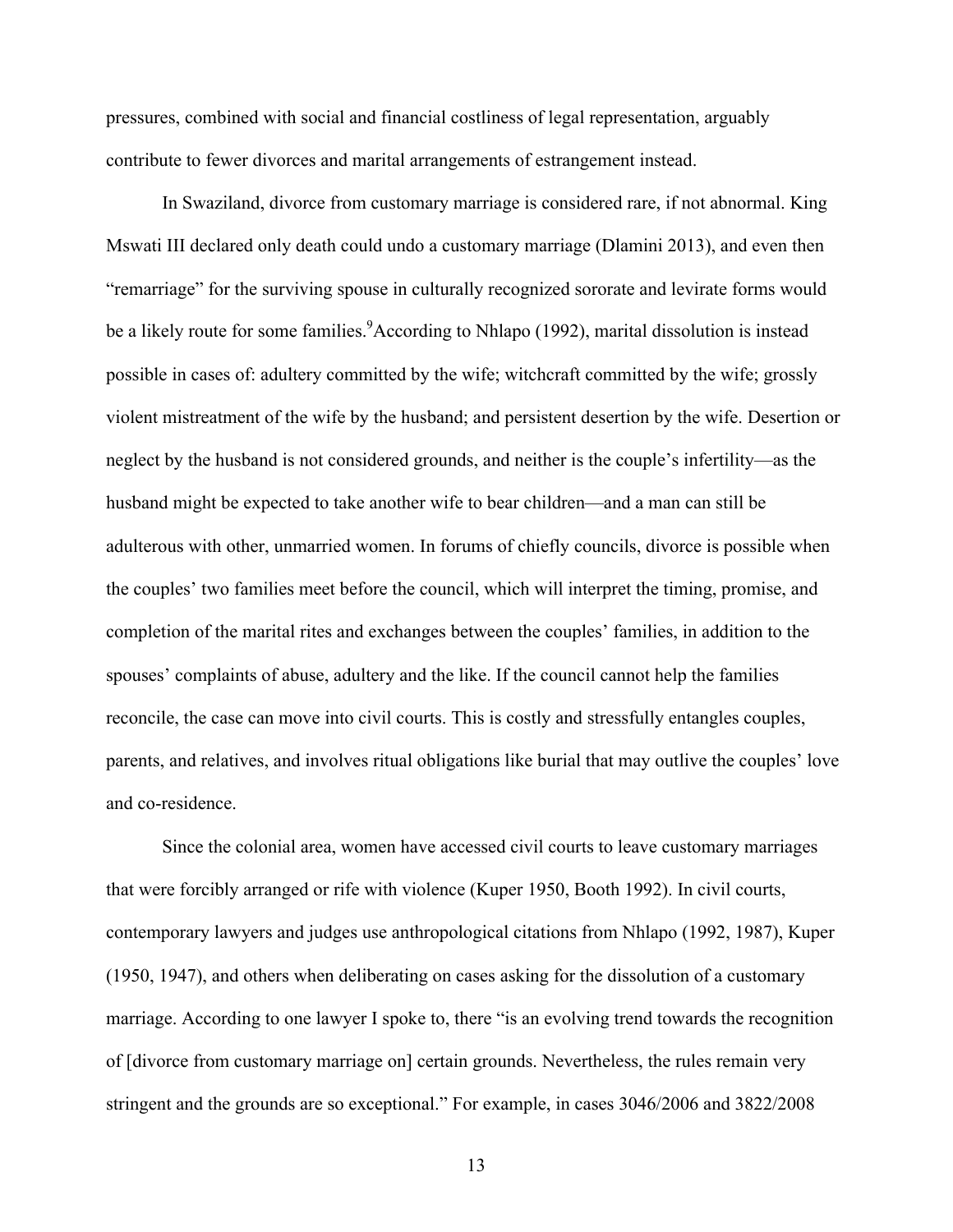involving wife and applicant Matry Nompumelelo Dlamini and husband Musa Clement Nkambule, Judge J. Mamba, citing Nhlapo (1992) and expert witnesses on customary law, annulled their marriage on the grounds that the families were unable to reconcile the situation on behalf of the couple, and Musa had forcibly removed Matry from their home and separated their personal belongings, an act signaling the end of marital conjugality. This case laid grounds for subsequent successful dissolutions of customary marriage in the civil courts (1570/2013 Mkhatshwa Dlamini v. Dumsile E. Dlamini; 2501/2010 Futhi Thwala v. Tengetile Dlamini). Besides the separation of personal belongings, however, these cases did not deliberate on the distribution of immovable property nor on child custody and care, but only expunged the married status from the registry.

Again in Swaziland, couples are able to divorce more clearly in civil law. Each spouse hires a lawyer to file for divorce in the courts and from which they obtain a final divorce decree if successful.<sup>10</sup> There, grounds for divorce are two: malicious desertion and adultery. The first includes constructive desertion done maliciously—where one spouse makes life in the household intolerable or refuses conjugal rites—and actual desertion in the case where one spouse literally leaves the household. Unlike adultery in customary marriage, either spouse may be divorced on these grounds, with children born out of wedlock being the tangible evidence. Yet civil divorce law is also biased towards women (Langwenya 2012; Ezer et al. 2007), and in the case of malicious desertion the court will usually insist that the deserting partner first return and attempt to restore conjugal rights. In other words, the court would compel a woman who ran away from a violent husband to return to their household and work on the marriage. This would include the woman returning to have sex with the man. One lawyer explained to me how this is "out of tune with contemporary challenges, in particular the HIV pandemic," asking rhetorically, "why should the law require (compel) a person to have sex with his/her spouse who has been absent from the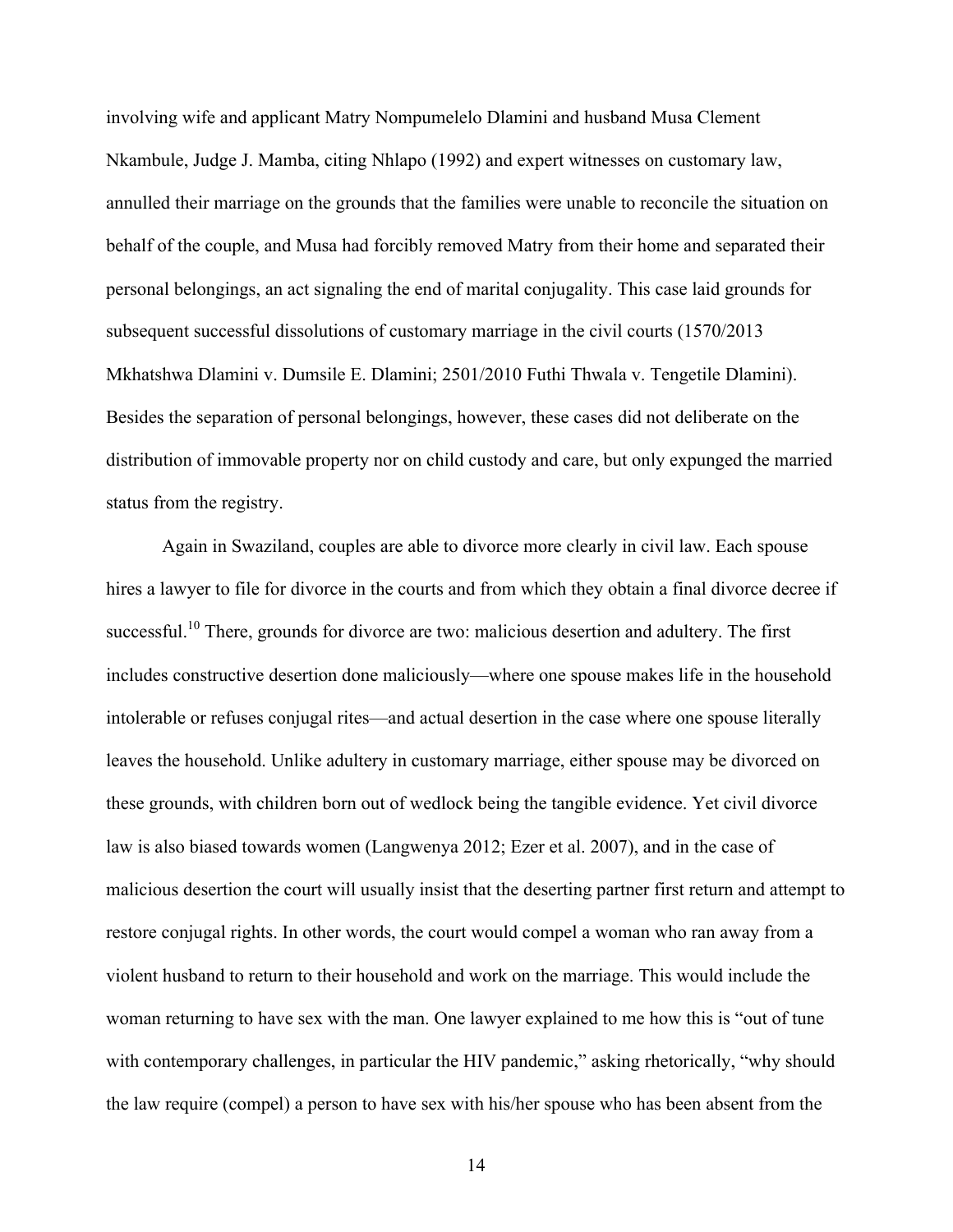matrimonial homestead for years without the knowledge of the innocent spouse?" The courts therefore enforce sexual relations between spouses in estranged marriages in spite of the possibility that the extra-marital sexual relations of either partner could lead to HIV transmission between spouses.<sup>11</sup> Recent attempts to reach beyond these stipulations by way of South African civil divorce law have failed (Nonhlanhla Sacolo v. Christopher Sacolo 4095/2008, Vusizwe Mahlalela v. Nonhlanhla Mahlalela 1926/2009), and divorce is granted only if this second attempt at resolving the marital conflict through restored conjugality fails. Hiring lawyers and the technical English-language medium of the courts also make undertaking divorce prohibitive, especially for women who are less likely to afford it and be educated (Ezer et al. 2007).

Overall, women's wellbeing can be compromised within civil divorces, and Tamar Ezer and colleagues (2007, 903) point out, this goes for children too, given that there are no statues systemically governing child custody. In customary law, children are said to belong to the man, and in civil law, judges tend to grant legal custody to the man and physical custody to the woman. Given that the majority of marriages are ICP, women are likely to lose out on a substantive portion of the estate, including pre-marital assets to men, thus diminishing resources potentially able to be used to care for children. Other assets, however, seem to have greater flexibility or fixity with regards to owners' identity and women's rights to consume them. For example, *Ingcamu*, the parastatal managing state employees' pensions, mediates the contractual division of a deceased spouse's pension to the surviving spouse and children. Insurance as an asset, however, represents an interesting intervention into this gendered, unequal socio-economic field of marriage and family life, and a possible source of vitality for women amid divorce. **Secrecy and the im-**

# **possible: insurance amid estrangement**

Indeed, the stipulations of divorce for either customary or civil marriage are formidable, and place women and children in precarious positions that may compromise their physical, social, and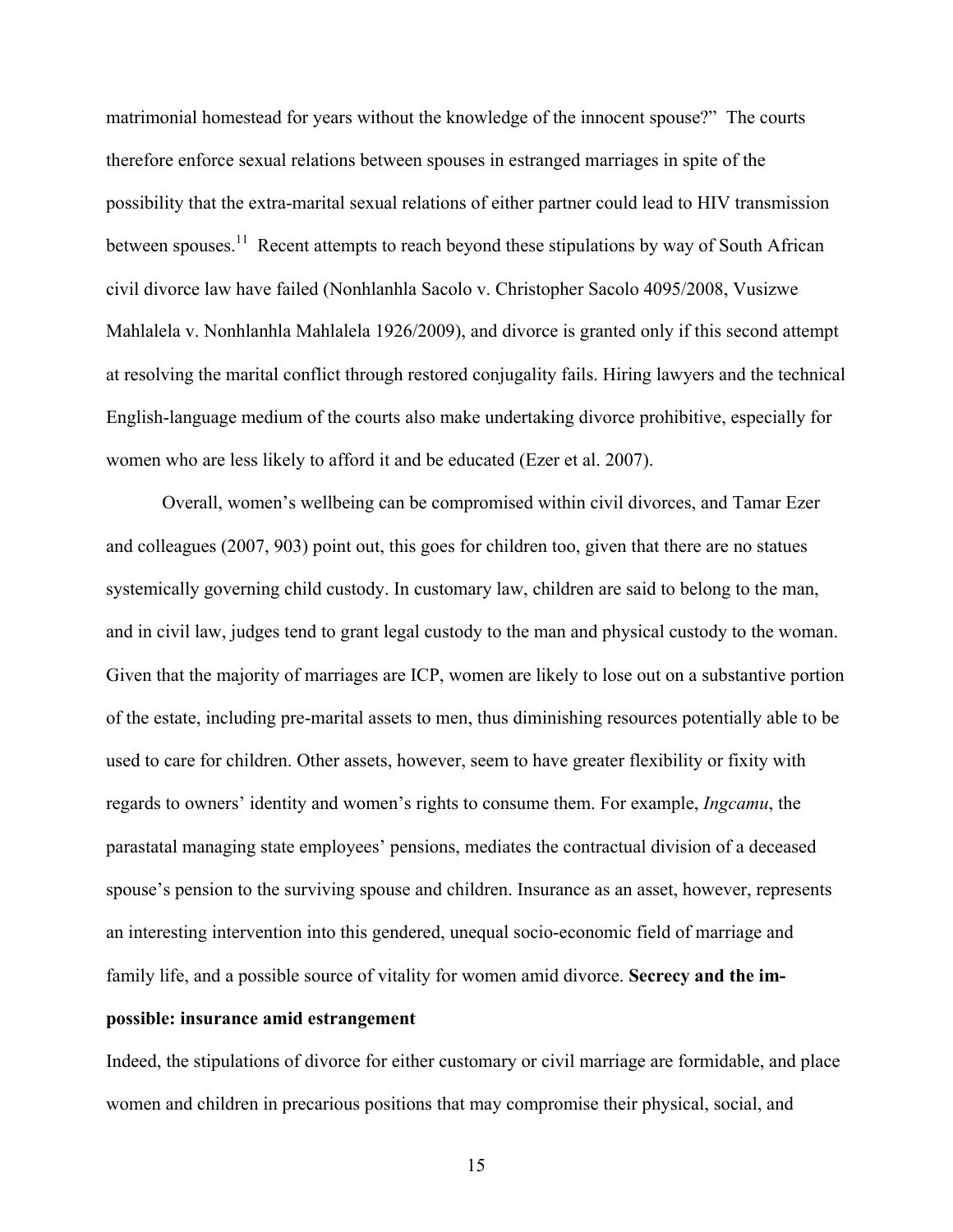economic wellbeing, even if women are still expected to physically care for children belonging customarily to the man's patriline. If divorce is not possible because it is either too costly or threatens to undo the greater social field in which women might find assistance for themselves and their children, women may undertake economic activities that could improve their immediate or future chances. They may maintain or engage formal wage employment (Simelane 2011) or, as for some women I describe next, continue to pay for their partner's insurance coverage surreptitiously.

First, though, insurance in Swaziland has to be contextualised. The Kingdom witnessed an influx of foreign life insurance companies in the mid 2000s, associated with changes to the financial services sector and high death rates from HIV/AIDS. Funeral or term life insurance policies quickly became hyper-monetised means to show compassion for spouses, parents, in-laws, biological children, and entrusted OVC by paying toward another vital conjuncture, that of death, by providing dignified funerals. Policies provide money, which policyholders are supposed to use to pay for a funeral and which is in greater amount than that which burial cooperatives provide. Policies list the principal member along with one or more spouses—some applications even list options for a "tribal spouse"—and often up to four or five children, and other dependents run additional charges (Golomski 2015). Divorcing policyholders could easily revise their policies to leave off the spouse. Brokers were keen to check up on their clients in this regard, yet it was evident that people were much more secretive or surreptitious about enacting and continuing others' subscriptions as dependents (Bähre 2012).

During my participation observation on sales presentations and in interviews, many insurance personnel described a general trend where individuals subscribed to policies and listed their spouse(s) as dependents, but ultimately did not tell their spouse about the policy. Both via interview probing and in extemporaneous responses, I was told this was because of potential marital distrust and malevolence, sometimes embodied in "witchcraft." This term is used to refer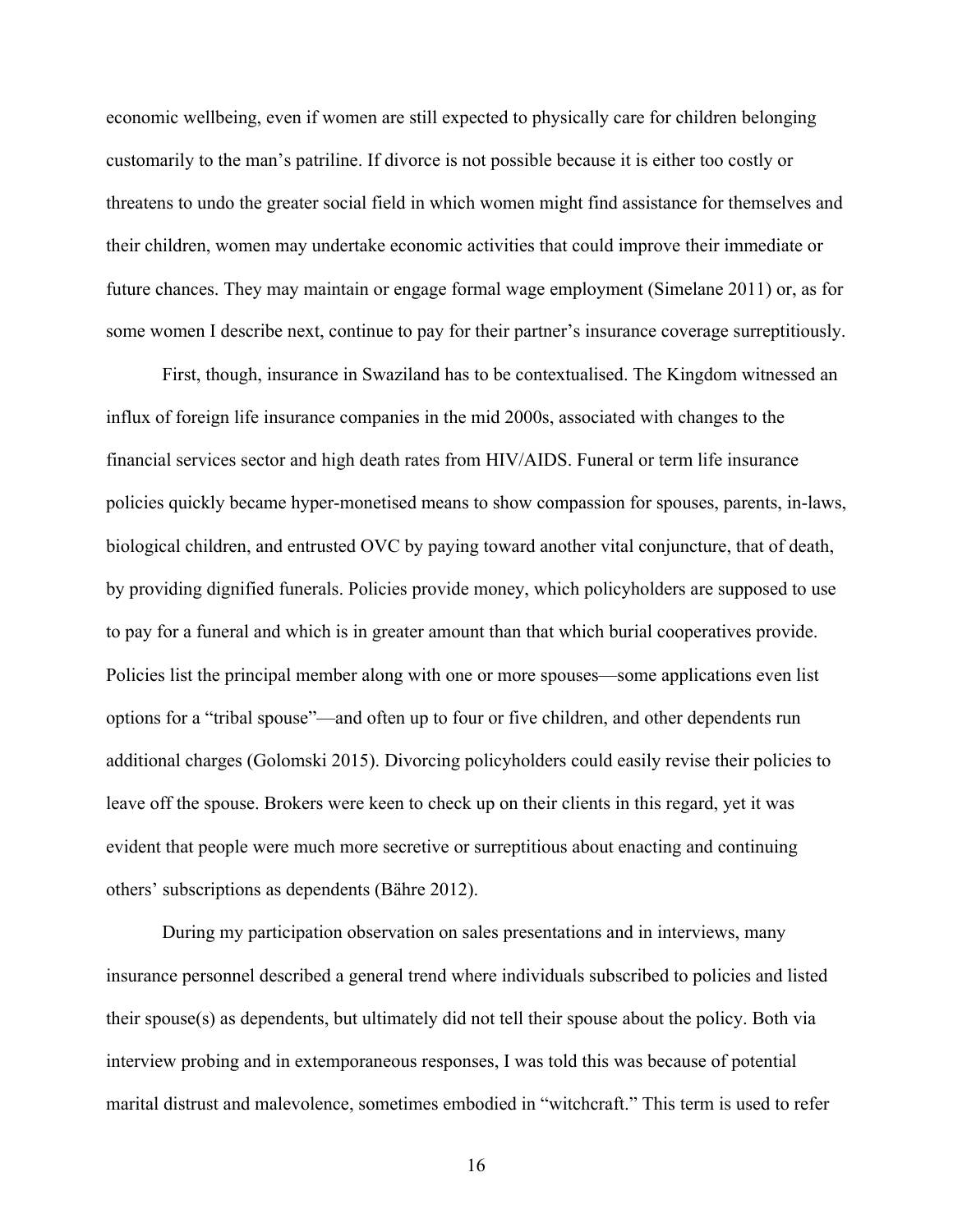to the actions of a person who has no "heart," one who is reprobate or has malicious intent to undo others' wellbeing. Several brokers laughingly explained how policyholders did not tell their spouses, as a spouse could potentially kill the policyholder by poisoning his or her food in order to then claim on the policyholder. Sending or placing nefarious substances in food and drink is a one example of witchcraft, *butsakatsi* in marriage, but the more common iteration and socio-cultural assumption is that in-laws relations are antagonistic to the extreme point of murderous accusations. Brokers often tried to work against the opaqueness between spouses and dependents, and effectively brokered these relations within families (Golomski 2015). One broker, described to an audience in a sales pitch that she was willing to call up a policyholder's in-laws to explain the policy and, by proxy, mitigate suspicions the in-laws might hold against their son- or daughter-inlaw in buying the product. In Jane Guyer's (personal communication, December 3, 2014) terms, they broker both insurance and kinship. While many consumers and brokers thought insurance was a good thing to provide for others' future deaths and wellbeing, most were also aware of an avaricious undercurrent. This dynamic also involved policyholders who did not present divorce certificates to brokers, or brokers who did not ask if couples were estranged or divorced, allowing policyholders to still make claims on others with whom they were no longer close. Accordingly, from the side of consumers, insurance premium payments were kept secret over a longer period of time. Policyholders like Tsandzile and other women I met were craftier to keep paying premiums after their divorces or estrangements. As it turned out, eventual claims would enable them to fulfill important social and ritual obligations.

For example, I lived with Msizi during fieldwork in 2009 and 2010. She is an educator and mother of four adult children, and is estranged from her husband. As a child she was sent to live with the chief of her parental community as a sort of social return on her father's behalf as he had originally obtained cattle from the chief to marry Msizi's mother. Msizi fled to a medium-sized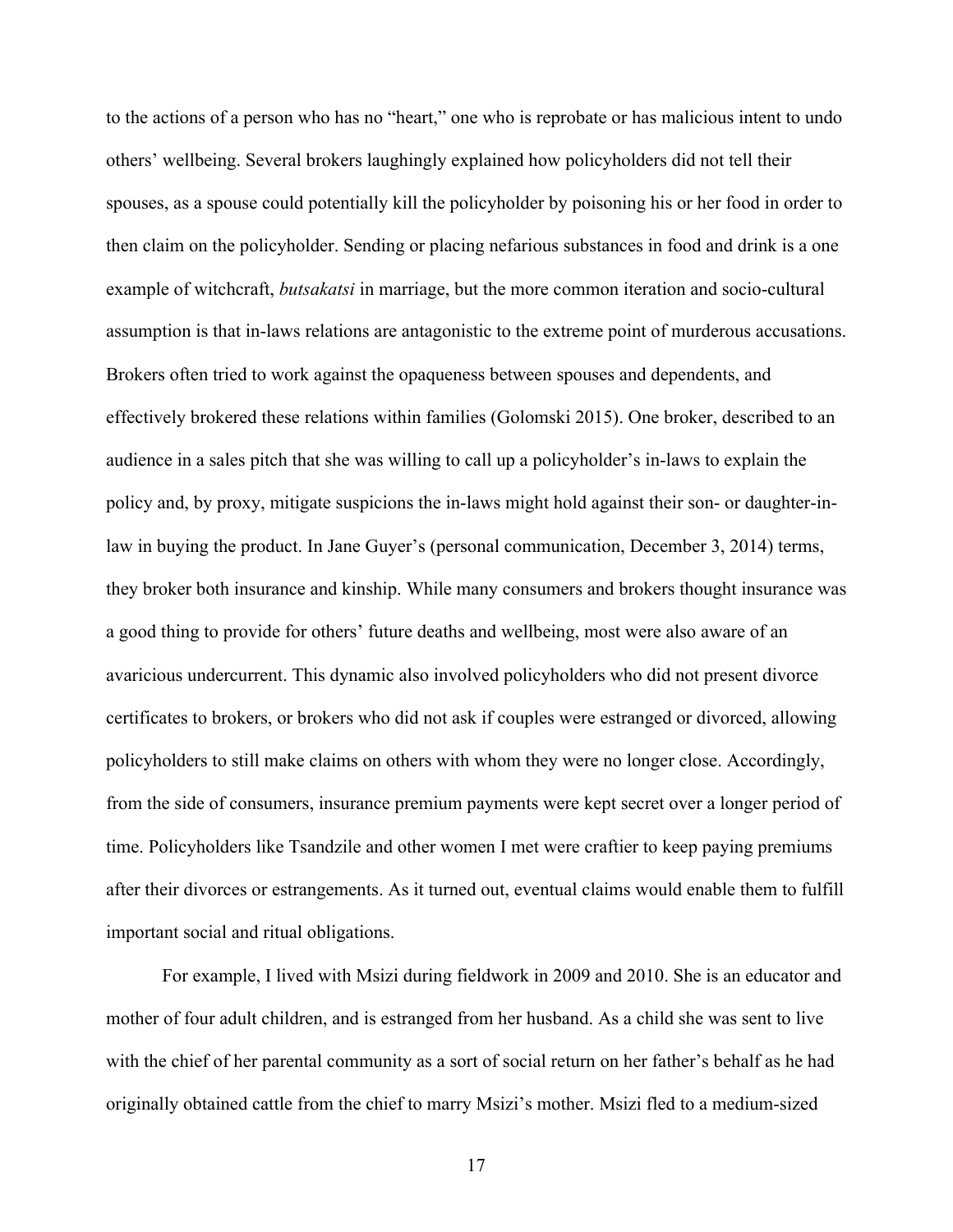city following high school graduation, and there married to her husband Elton in civil rites. Later they married in customary rites by *kuteka*, although Msizi often bemoaned how Elton had never paid her family a "single cow" for *emalobolo* nor attended Msizi's family's ceremonial events as an in-law. I have known Msizi now for seven years and have never met Elton, who left their household to live elsewhere approximately ten years ago. As often occurs in civil marital rites and ICP, while they both have access to the house, the husband effectively owns it, although according to Msizi, he has never help pay for municipal services or taxes.

When telling her about my findings on witchcraft with the insurance brokers, she agreed it was common, saying, "this threatening thing happens with all investments. [My husband] could come back here and just take over this house if he wanted." While staying at their suburban house, we experienced several instances—like finding a large dead crab on the stoop—which were interpreted as evidence of possible bewitchment by the husband or others and against which they prayed to God for protection. Despite all this, and saying several times she was "divorced," she remained in the house and continued to count him as a beneficiary on her state pension's funeral plan, explaining that her commitment to her husband reflected commitments to her children, because they belonged to his patriline. As she explained, they should be guaranteed the obligation to go to his family's ritual events, like others' funerals and marriages, at which latter events the children would potentially exchange and receive gifts in rites like *umhlambiso.* Msizi would also contribute to Elton's funeral, assuming he predeceases her. The bonds of social obligation underscored in the initial betrothal rites of customary marriage, overlaid by the gender-biased social norms that suffuse their civil rites, perpetuated a marriage where Msizi still ultimately pays for insurance coverage while remaining estranged socially and residentially from her circumspect husband.

Another example is Nonjabuliso, a self-identifiedlesbian working for a health NGO across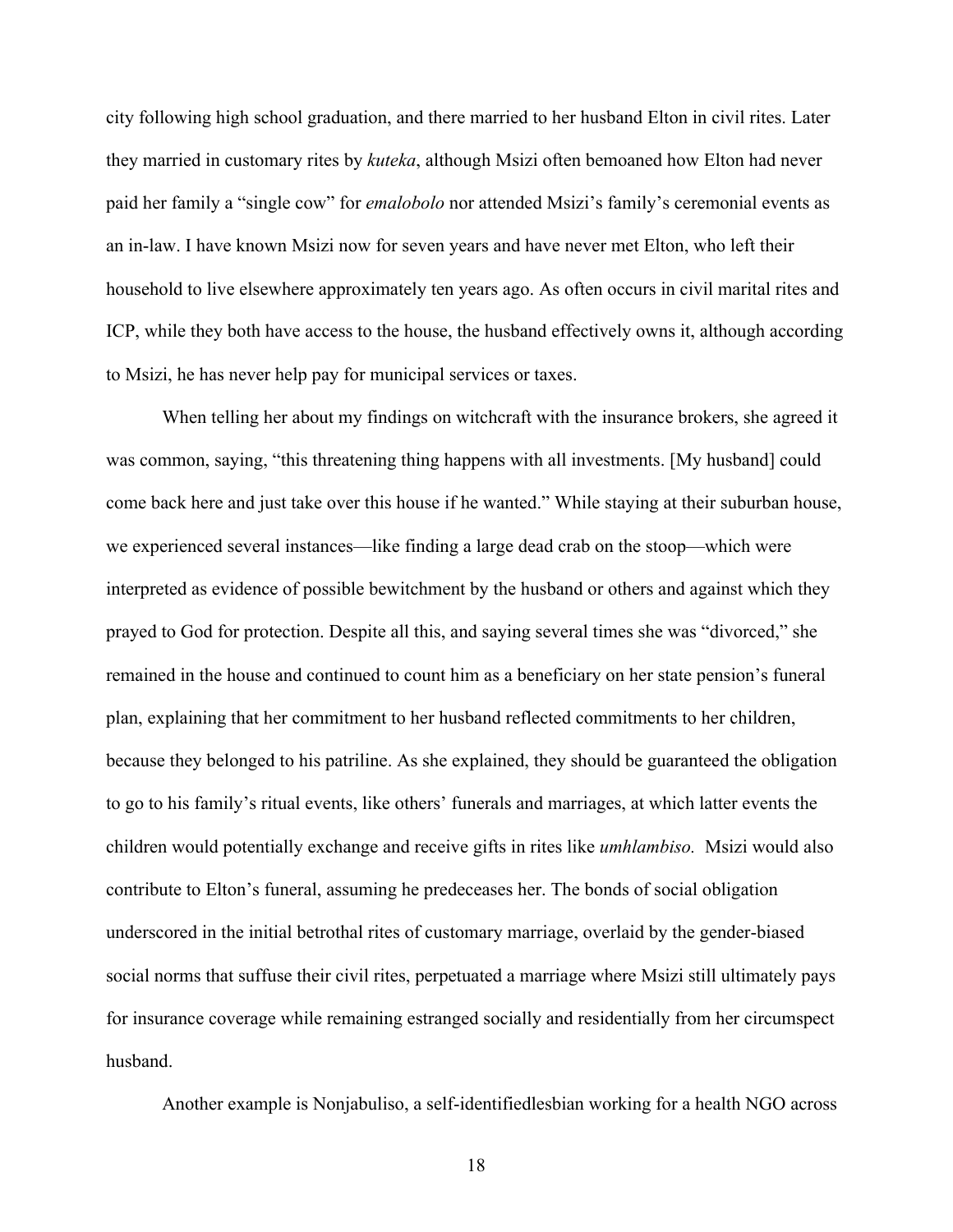the border in a town in South Africa, who explained that she recently "divorced" her partner of six years. The couple is well known to other LGBT persons in that South African town, and she described how they had long been a model couple of intimacy, romance, and co-habitation for younger lesbian couples; they often hosted parties at their shared home. Several months before I met her at her office, Nonjabuliso split from her partner and moved out from their household. She took what she considered her personal belongings: furniture, sheets and bedding, dishes and utensils, and some electronics. The couple had contemplated purchasing a car together in addition to their own respective cars, but they had not completed the transaction. During their relationship, Nonjabuliso subscribed to a funeral policy and named her partner on it as an adult, non-spousal dependent. The two could have married under South African law, unlike in Swaziland where legal institutions do not provide for this aspiration, but they did not go so far as to file, register and obtain a certificate of marriage. She explained that she would not cast off her partner from the policy, not because this would be reprobate, but because she herself would stand to benefit financially. The policy, worth roughly R5,000 (US\$450) could be divided as a small contribution to the partner's anticipated funeral, with Nonjabuliso keeping a larger proportion. Paying into and being present at the eventual funeral would also publically evidence to others, including their young lesbian comrades and friends, her fulfillment of ritual obligations bound up in marital-like social relations.

Although women and men who buy life insurance in Swaziland are not extraordinary (Golomski 2015), because of economic dispossession and inequality, many women are not able to buy into insurance or use it in this way. Take Sindisiwe as an example. Sindisiwe's mother was a diviner, *sangoma,* who had her daughter by a migrant labourer in South Africa. Sindisiwe never knew her father, and her mother left her in the custody of a distant relative to be raised in Swaziland while the mother went work in South Africa as a sangoma. Sindisiwe received very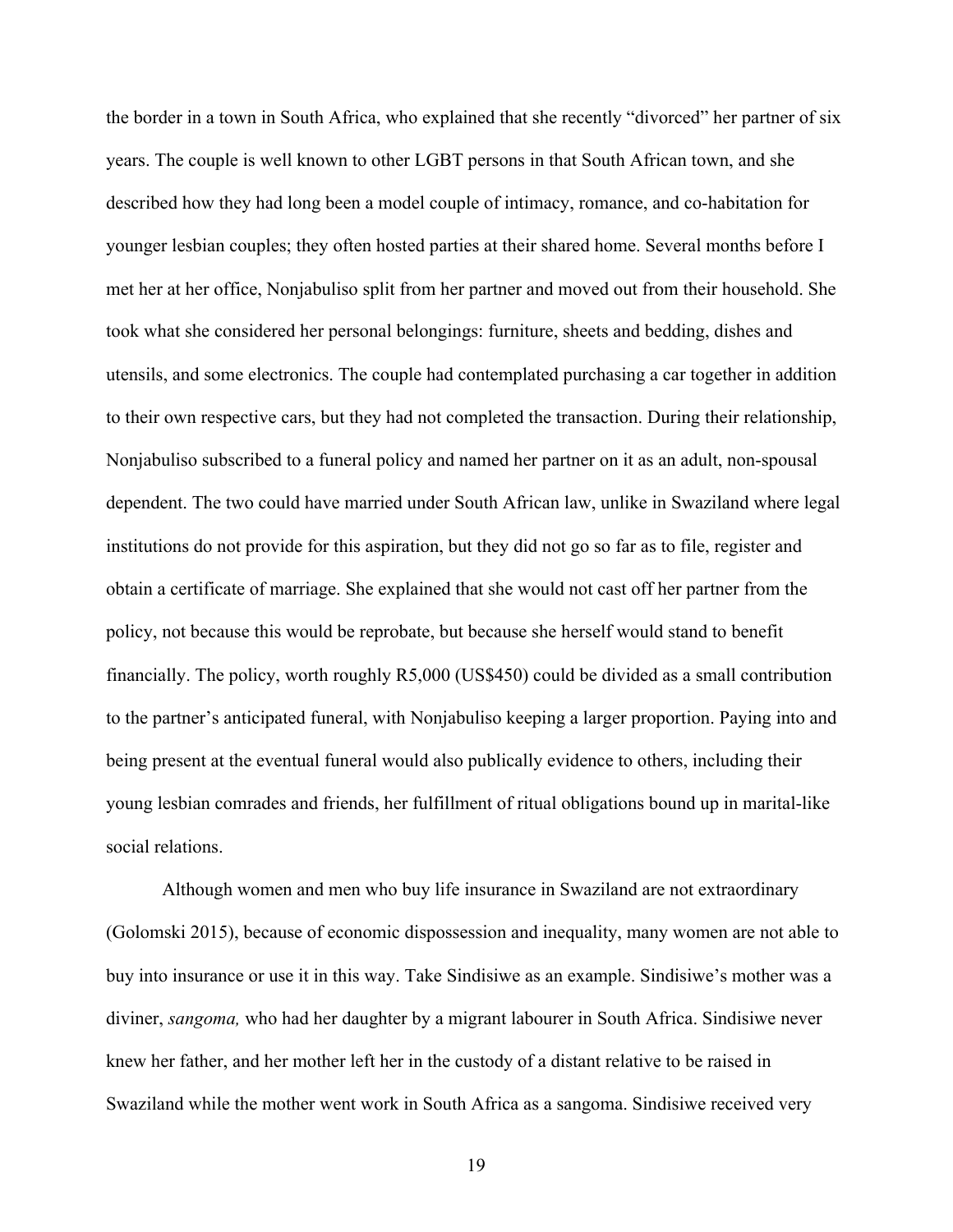little support throughout her young adult life, but got by on ingenuity. She bought a small house outside of Manzini, and later became a young mother herself, having four children by four different men, the last by a man who she married in civil rites in 2013. Her mother died a month before this marriage, and she had no other senior relatives to make customary negotiations or presentations on her behalf to the husband or his family to develop a marital relationship aside from her signing the papers of civil rites.

Sindisiwe's new husband encouraged her to give up drinking and partying and to begin attending an evangelical Neo-Pentecostal-style church. He had taken a policy out with Sindisiwe as his spousal dependent too. But about two years into the relationship, after she had moved into his home with her other children, the relationship soured. Sindisiwe relied on him for transport and his good salary for material support, but these, and his insurance coverage for her, were fully withdrawn when he initiated a civil divorce. She had no matching policy for him, nor the funds to strategise within the divorce proceedings. "I couldn't afford a lawyer myself," she explained:

So I didn't oppose, didn't fight; [the husband and his lawyer] were just doing their own things. It wasn't right, but what I could I do? I didn't have the power. So I let him have everything. He supports me and the baby at least, and I can't fight anymore. I can't have that headache.

The lawyer compelled him to give her physical custody of their child and money for maintenance, despite his legal custody and paternity, and Sindisiwe had communicated to the lawyer the average costs of caring for the baby, including the purchase of milk and diapers. However, Sindisiwe surmises that the husband convinced the lawyer to drop the overall maintenance amount. Sindisiwe and her children moved back to her house but they have no transportation nor income other than the sporadic support she receives from her other children's fathers. They do not have an insurance policy from which to claim in the event of her ex-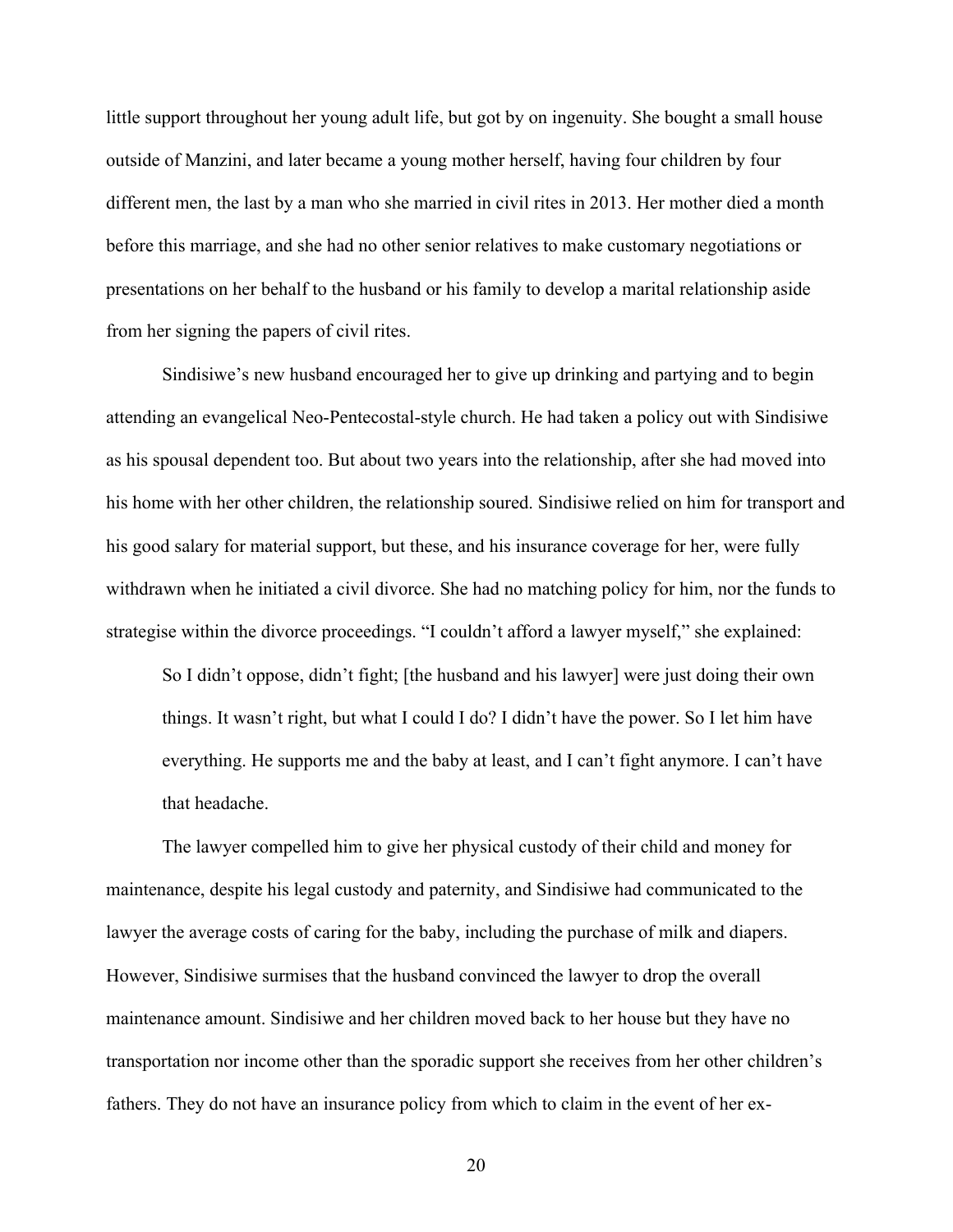husband's death. In her view, her street smarts, and possibly a new lover will be her best resources for her immediate post-divorce future beyond finding wage employment, itself an elusive prospect.

Overall, actual divorce rates are low in Swaziland, and given the costly social and economic difficulties of obtaining a divorce, in both civil and customary marriage, many intolerable marital relationships continue in a state of estrangement. In the dissolution of marriage, future possibilities to provide for children and social others were up for grabs, and yet social and ritual obligations kept some women connected to their estranged spouses precisely through a financial consumable like insurance. The risk embodied in consumption may be worth the chance to produce some future wellbeing as both personal cash income and harmonious social relations. In this latter regard, some women could pay away a ritual obligation to their estranged husbands' in-laws, while simultaneously evidencing their children's paternity and a broader set of enduring of social commitments grounded in customary stipulations about marriage. Finally, the question of financially viable practice comes to the fore with regards to the temporality of the life course. Namely, wouldn't paying premiums after a divorce and until death be a too long and too costly lifetime endeavour? Not necessarily. The effects of the HIV epidemic have been immense, as the Kingdom has harbored the world's highest prevalence for the disease since 2007, and, at various times since the turn of the Millennium, the world's lowest life expectancy.<sup>12</sup> Given these demographic conditions, the macabre prospect of quicker death and quicker cash windfall is not so far off, and heightens even more what Rosalind Morris (2008) called the economised "speculation" surrounding HIV/AIDS mortality.

## **Conclusion: love and money**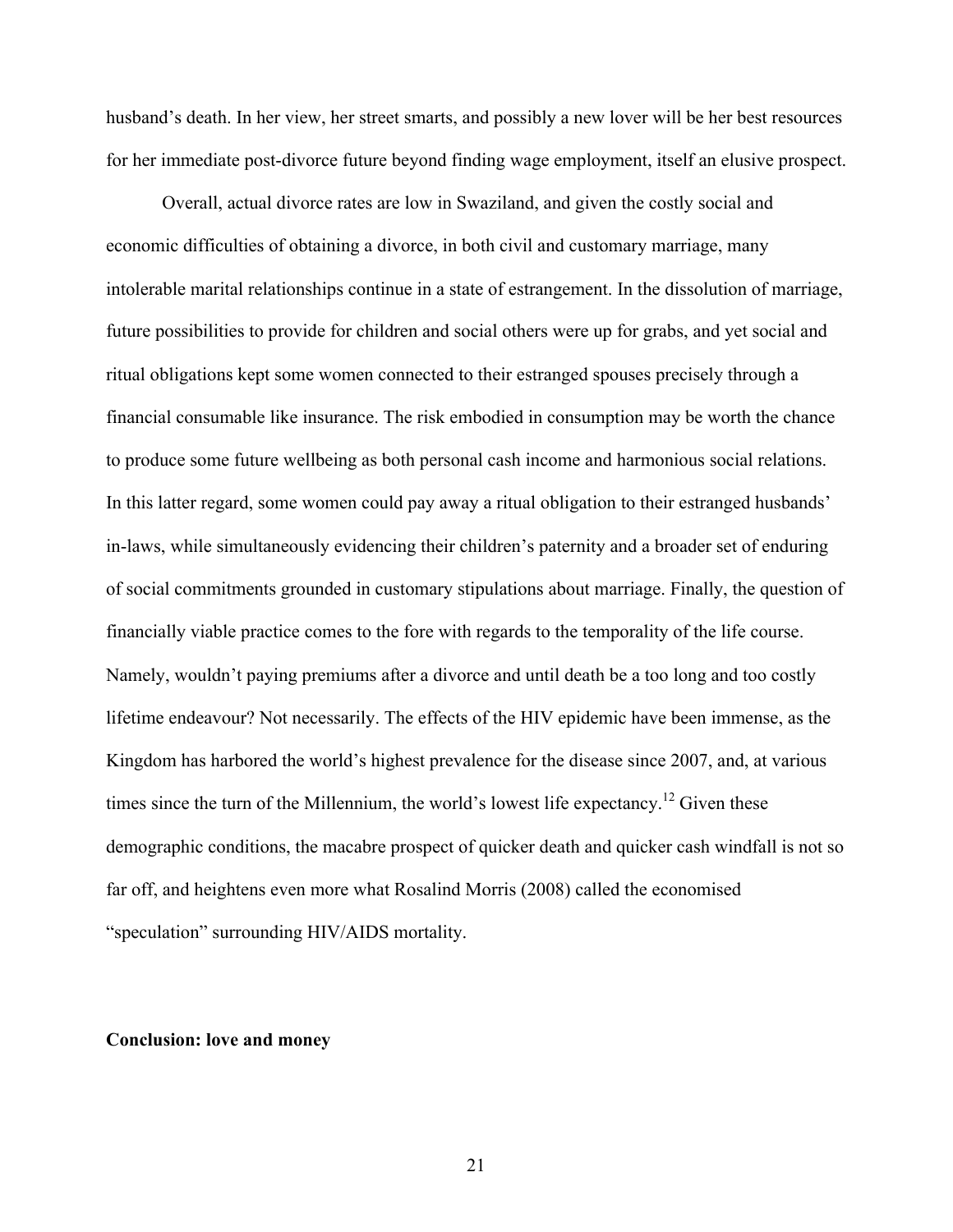Although women are often disadvantaged in marriage, the prospect of discreet access to cash through an insurance policy evinces a "horizon" of possibilities, to use Johnson-Hanks' (2002, 872) terms. The number of women doing this may not be statistically significant, but the few who take on the risk represent agentive actions amid social, legal and economic dispossession with the aim to better their lives as single women and mothers. Secrecy mediated spouses' and families' actions of insurance consumption via forms of divorce for both customary and civil marriage. Anita Hardon and Deborah Posel (2012; also Hirsch et al. 2009, Davis and Manderson 2014) point out how secrecy is both a social and bodily practice, one enabling or disabling others to witness effects of illness and injury. In Swaziland, as a bodily practice, the physical scars of domestic violence like Tsandzile's from her husband's brutality are mediated through adornment and circumspection amongst colleagues. As a social practice, I suggest, women's continuing payment of insurance for husbands represents a secretive "tactic to assert an advantage" (Hardon and Posel 2012, S4), one of "self-determination" (Livingston 2009) which aims toward a better life. The risk involved is indeed social, economic, and physical. Julie Livingston (2009) harrowingly describes how investments suffuse marital-love relations in Botswana, and yet failures to accomplish them can lead to partners' suicides and passion killings. This was not unlike women facing the vital conjuncture of divorce and its potential attendant forms of domestic violence or witchcraft accusations in Swaziland's insurance market.

What has yet to be said regarding marriage and divorce concerns love. Do these women still love their husbands as another reason for continuing insurance coverage? Tsandzile and Sindisiwe said they no longer loved their husbands. Nonjabuliso said she still loved her partner, and Msizi simply made a puckered face. While one could report simple statements of yes or no, it would be more accurate to situate their subjective articulations of love within broader socioeconomic and historical contexts of gendered dispossession. Mark Padilla and colleagues (2007;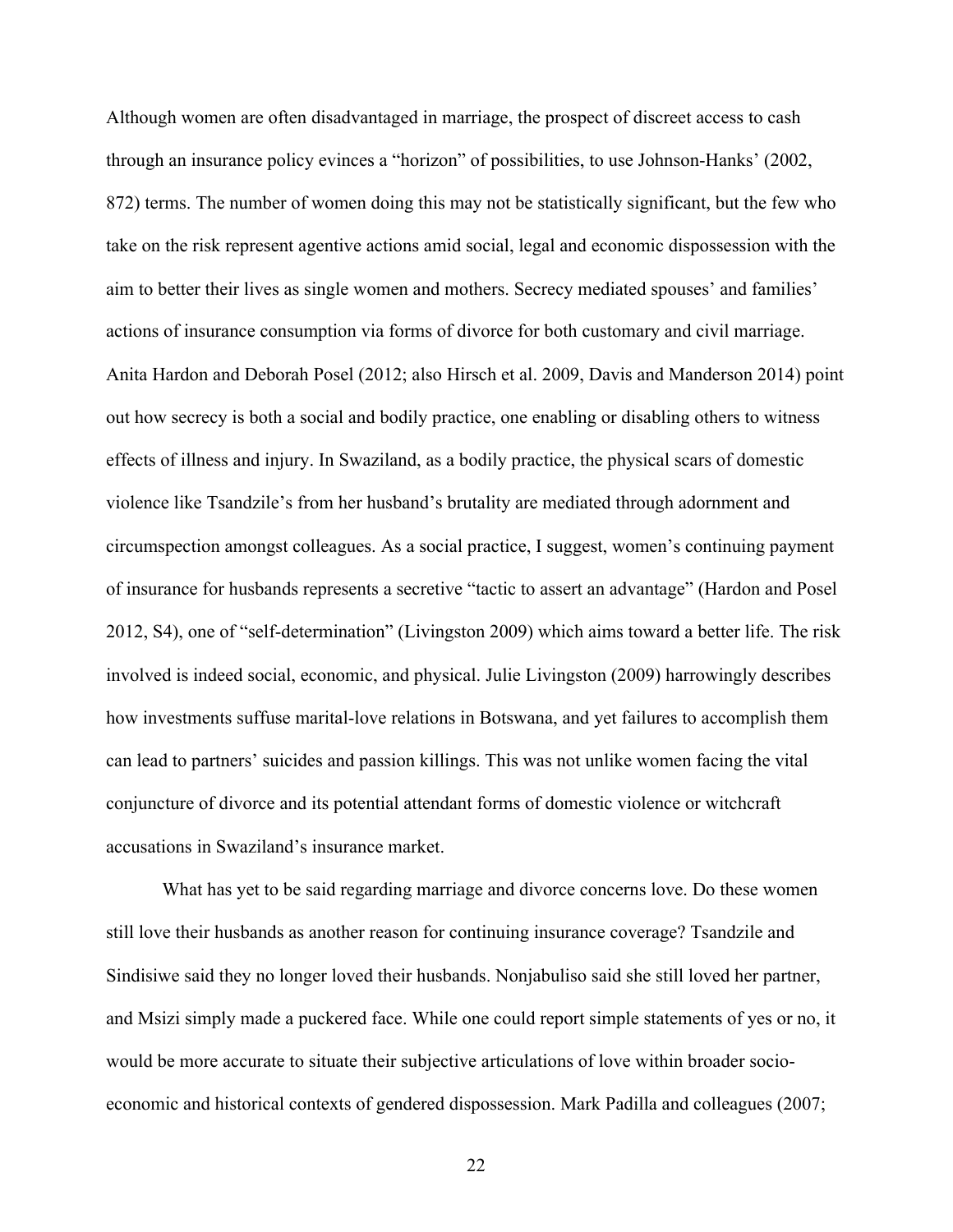Bear et al. 2015) describe how global political economic inequalities manifest locally and organise experiences of love and intimacy. While women are unequal figures in both forms of marriage, bringing to light their subjective intentions to fulfill obligations toward in-laws on behalf of their children through insurance policies hearkens to Padilla's and colleagues' (2007) suggestion that studies of kinship—including forms of estrangement—are expanded when taking into account feminist perspectives on gender inequality. Similarly in Africa, according to Jennifer Cole and Lynn Thomas (2009), emergent forms of romantic love implore heightened forms of material exchange in gifts and support between spouses, and women draw on notions of love to transcend customary, patriarchal forms of dispossession. However, in the end, women tend to find themselves confounded in love relations by the equally dispossessive legal and financial forms of neoliberalism. Love as ideal type does not equate with lived experience, and some of these women, like Sindisiwe, go on to find new loves in the space of their estranged relations.

In a final note then, few women in Swaziland navigated vital conjunctures like series of marital rites, divorce, and estrangement through insurance. Doing so shows howshifting subjective dimensions of intimate relationships are bound up with with the shifting forces of custom and economy and institutions' in-abilities to manifest forms of social life people aspire to.. The situation points not to women's avarice or that they are not behaving themselves" as the misogynist Facebook posts claimed. It points to women's abilities to find inventive solutions for possible better futures for themselves and their children who they love and (feel) obligated to care for.

## **Acknowledgements**

I am thankful to the women, families, and insurance market personnel in Swaziland for describing these complex processes and often-difficult circumstances. Sonene Nyawo aided me in finding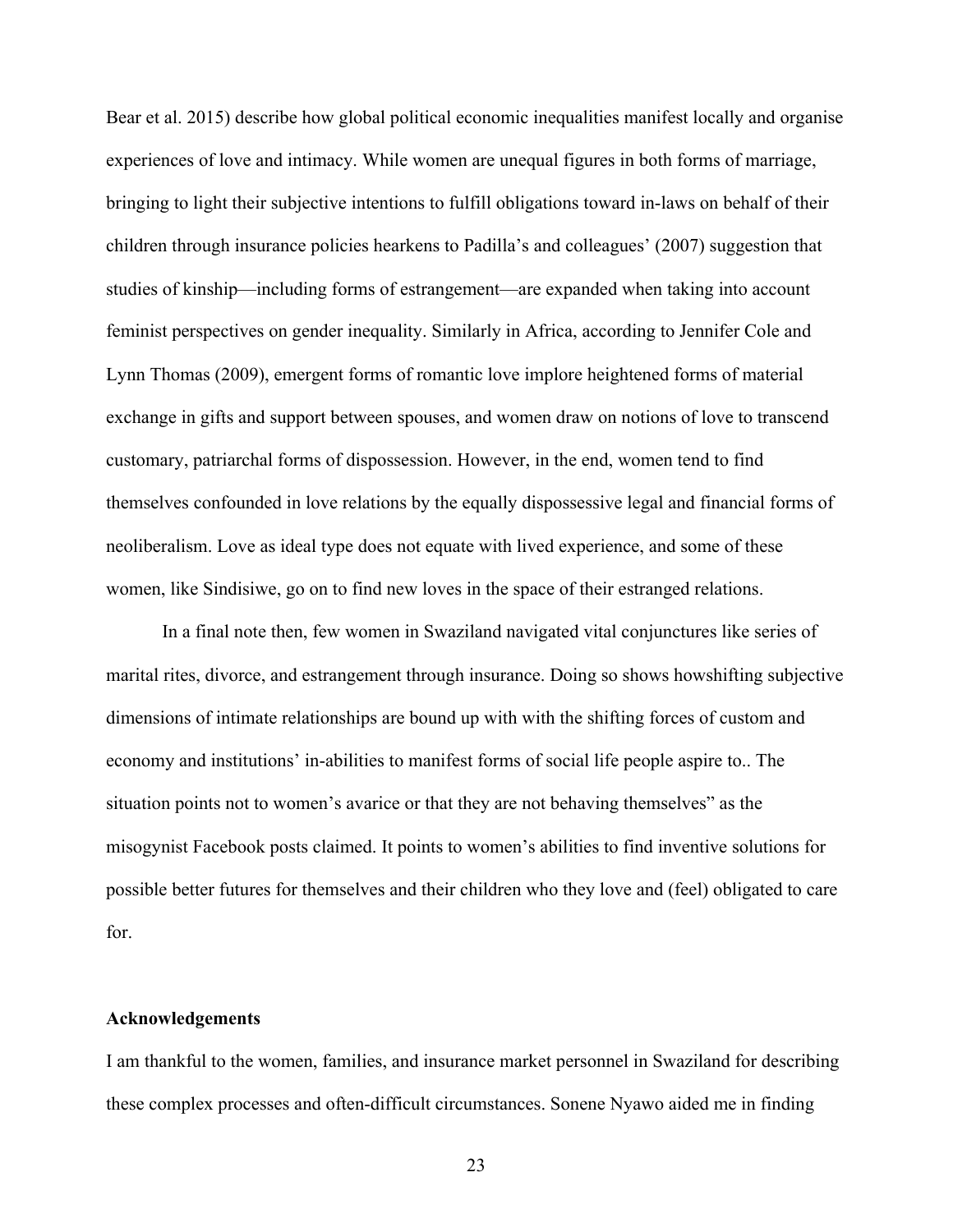additional interviewees. Nolwazi Mkhwanazi and Jessica Hardin did closer critical readings of the paper. A final thanks goes to Lenore Manderson, Hylton White, and Ellen Block for the invitation to participate in this timely project.

#### **Disclosure**

The research was funded in part by the Department of Anthropology and the University Research Council of the University of the Witwatersrand. There are no conflicts of interest to report.

## **References**

Bähre, Erik. 2012. "The Janus Face of Insurance in South Africa: From Costs to Risks, from Networks to Bureaucracies." *Africa* 82 (1): 150–168. doi:10.1017/S0001972011000787.

Bear, Laura, Karen Ho, Anna Tsing, and Sylvia Yanagisako. 2015. "Gens: A Feminist Manifesto for the Study of Capitalism." Fieldsights – Theorizing the Contemporary, *Cultural Anthropology Online*, March 30. Accessed March 3, 2016. http://www.culanth.org/fieldsights/652-gens-afeminist-manifesto-for-the-study-of-capitalism.

Bicego, George, Rejoice Nkambule, Ingrid Peterson, Jason Reed, Deborah Donnell, Henry Ginindza, Yen Duong, Hetal Patel, Naomi Bock, Neena Philip, Cherry Mao, and Jessica Justman. 2013. "Recent Patterns in Population-Based HIV Prevalence in Swaziland." *PLoS One* 8 (10): e77101. doi:10.1371/journal.pone.0077101.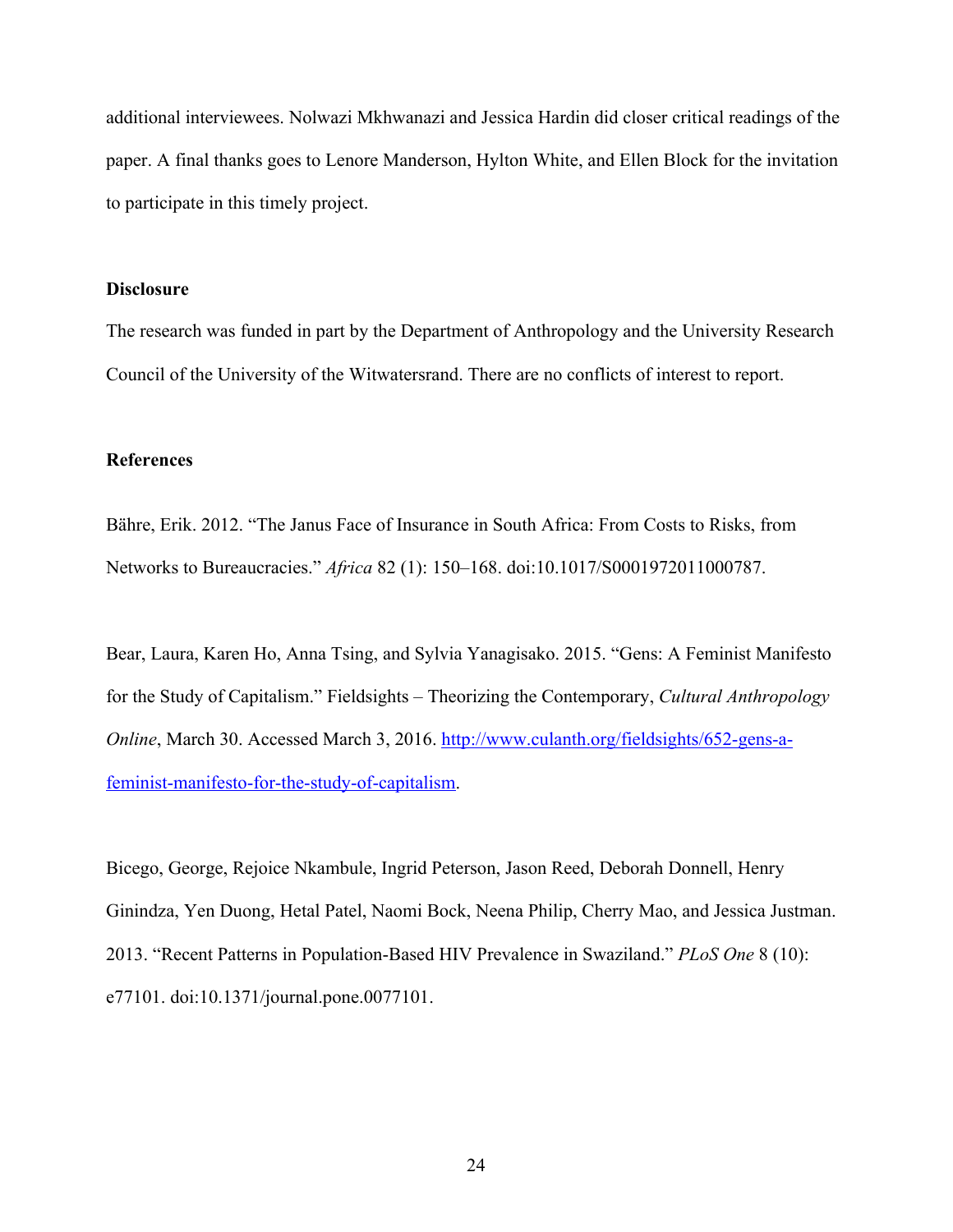Booth, Alan. 1992. "'European Courts Protect Women and Witches': Colonial Law Courts as Redistributors of Power in Swaziland, 1920–1950." *Journal of Southern African Studies* 18 (2): 263-275. doi:10.1080/03057079208708314.

Buchanan, Elizabeth A., and Michael Zimmer. 2016. "Internet Research Ethics." In *The Stanford Encyclopedia of Philosophy* (Spring 2016 Edition), edited by Edward N. Zalta. Accessed March 4, 2016. http://plato.stanford.edu/archives/spr2016/entries/ethics-internet-research/.

Central Statistical Office (CSO) [Swaziland] and Macro International. 2008. *Swaziland Demographic and Health Survey 2006-07: Key Findings*. Calverton, Maryland: CSO and Macro International.

Cole, Jennifer, and Lynn Thomas, eds. 2009. *Love in Africa.* Chicago, IL: University of Chicago Press.

Davis, Mark and Lenore Manderson, eds. 2014. *Disclosure in Health and Illness*. New York: Routledge.

Dlamini, Welcome. 2013. "No Divorce in Swazi Marriages – King." *Times of Swaziland* August 12.

Dorjahn, Vernon. 1990. "The Marital Game, Divorce, and Divorce Frequency among the Temne of Sierra Leone." *Anthropological Quarterly* 63 (4): 169-182.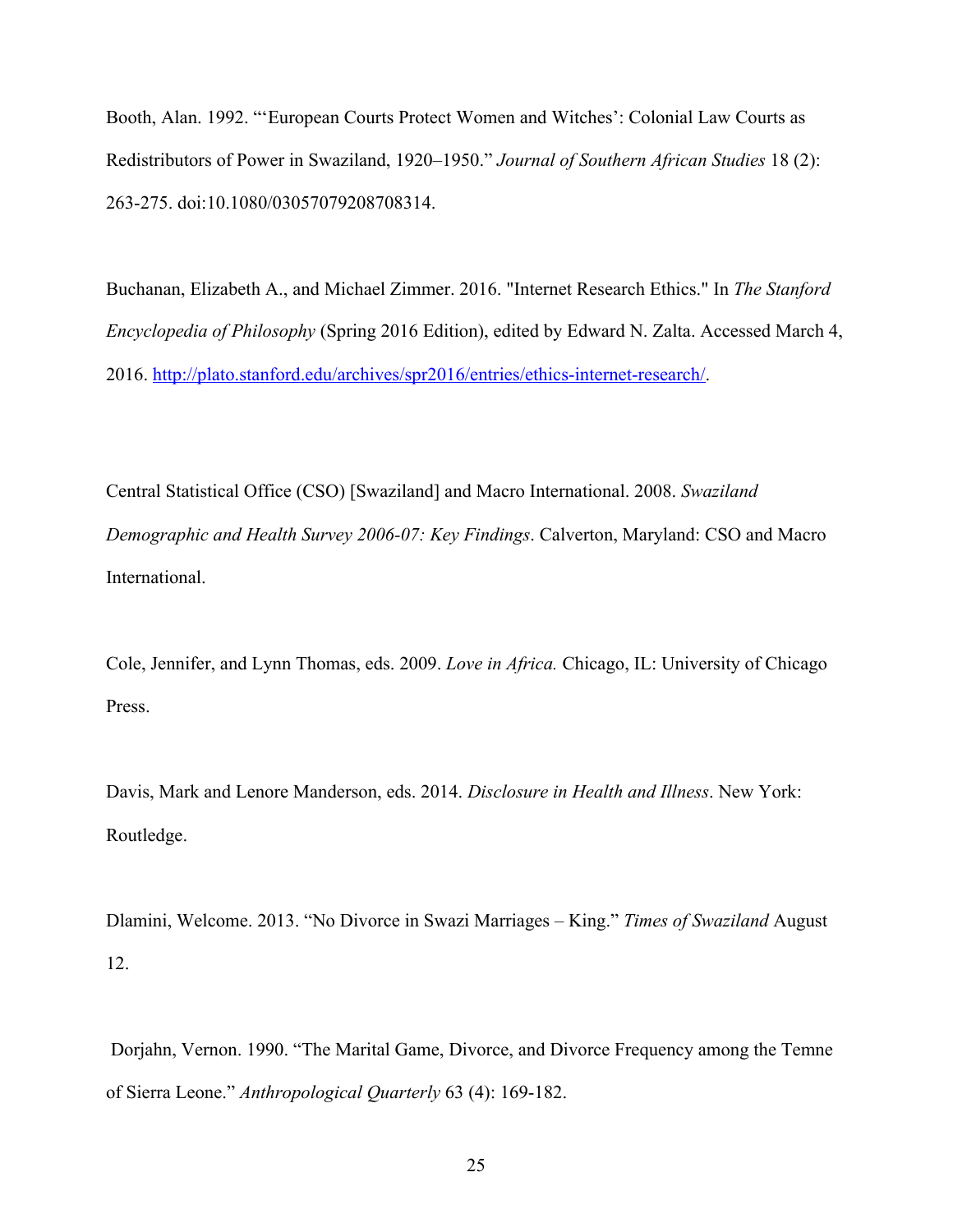Ellis, Walter L. 2003. "Urban and Rural Differences in the Provision of Health Insurance Coverage for Children of Divorce." *Journal of Divorce and Remarriage* 38 (3-4): 31-39. doi: 10.1300/J087v38n03\_02.

Ezer, Tamar, Aisha Glasford, Elizabeth Hollander, Lakeisha Poole, Grant Rabenn, and Alexandria Tindall. 2007. "Divorce Reform: Rights and Protections in the New Swaziland." *Georgetown Journal of Gender and Law* 8: 883-993.

Golomski, Casey. 2013. "Right Passages: Work, Ritual, and Regeneration in Swaziland's Age of HIV/AIDS." PhD diss., Brandeis University.

Golomski, Casey. 2015. "Compassion Technology: Life Insurance and the Remaking of Kinship in Swaziland's Age of HIV." *American Ethnologist* 42 (1): 81-96. Doi: 10.1111/amet.12117.

Hardon, Anita and Deborah Posel. 2012. "Secrecy as Embodied Practice: Beyond the Confessional Imperative." *Culture, Health & Sexuality* 14 (S1): S1-S13. doi:10.1080/13691058.2012.726376.

Hirsch, Jennifer, Holly Wardlow, Daniel Jordan Smith, Harriet Phinney, Shanti Parikh, and Constance Nathanson. 2009. *The Secret: HIV and Marriage*. Nashville, TN: Vanderbilt University Press.

James, Deborah. 2015. *Money from Nothing: Indebtedness and Aspiration in South Africa*. Renwood City, CA: Stanford University Press.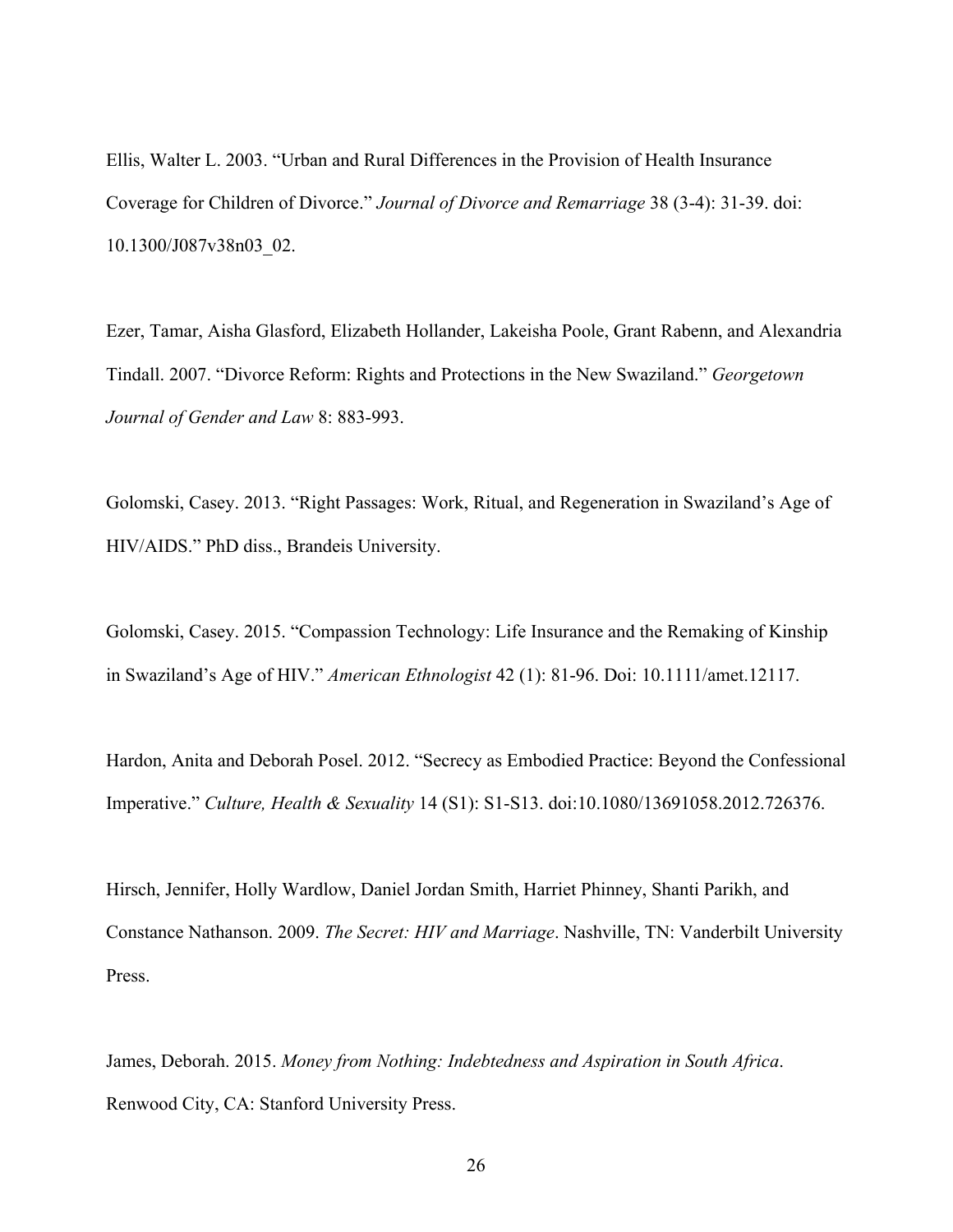Johnson-Hanks, Jennifer. 2002. "On the Limits of Life Stage Ethnography: Toward a Theory of Vital Conjunctures." *American Anthropologist* 104 (30): 865-880. doi:10.1525/aa.2002.104.3.865.

Kennedy, Caitlin, Stefan D. Baral, Rebecca Fielding-Miller, Darrin Adams, Phumlile Dludlu, Bheki Sithole, Virginia Fonner, Zandile Mnisi, and Deanna Kerrigan. 2013. "'They are Human Beings, They are Swazi': Intersecting Stigmas and the Positive Health, Dignity, and Prevention Needs of HIV-Positive Men Who Have Sex With Men in Swaziland." *Journal of the International AIDS Society* 16 (suppl. 3): 18749. doi:10.7448/IAS16.4.18749.

Khumalo, Stanley. 2015. "236 Divorces in 11 Months." *Times of Swaziland*, March 6.

Kuper, Hilda. 1947. *An African Aristocracy: Rank among the Swazi*. Oxford, UK: Oxford University Press.

Kuper, Hilda. 1950. "Kinship among the Swazi." In *African Systems of Kinship and Marriage*, edited by A. R. Radcliffe-Brown and Darryl Forde, 86–110. Oxford, UK: Oxford University Press.

LaNgwenya, Maxine. 2012. "Historic Step Towards Equality for Swazi Women: An Analysis of Mary-Joyce Doo Aphane v. the Registrar of Deeds." *Open Debate*, 6. Parktown, South Africa: Open Society Initiative of Southern Africa (OSISA). Accessed March 6, 2016: http://www.osisa.org/sites/default/files/open\_debate\_6\_-\_doo\_aphane\_v\_registrar.pdf.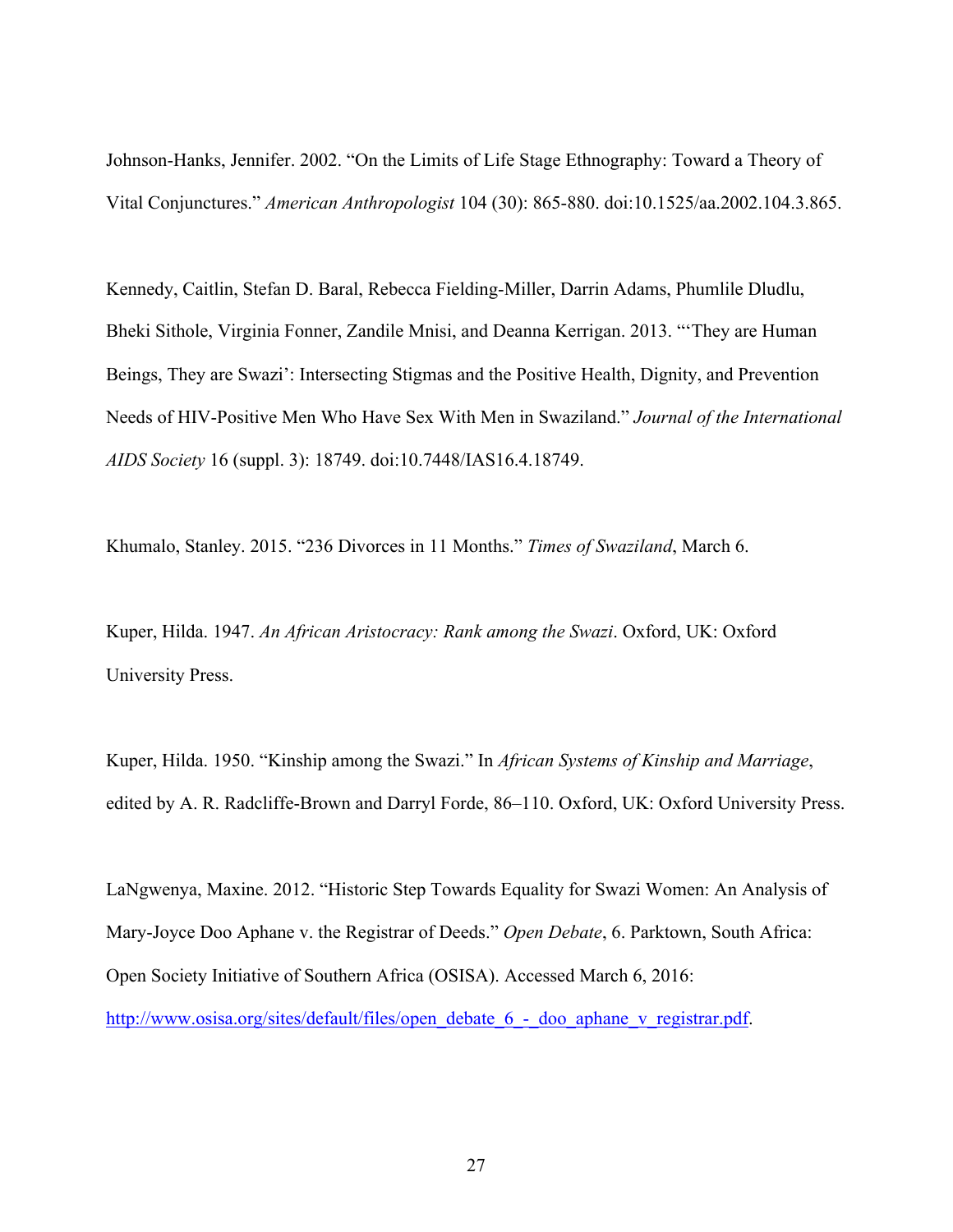Lavelle, Bridget, and Pamela J. Smock. 2012. "Divorce and Women's Risk of Health Insurance Loss." *Journal of Health & Social Behavior* 53 (4): 413-431. doi:10.1177/0022146512465758.

Livingston, Julie. 2009. "Suicide, Risk, and Investment the Heart of the African Miracle." *Cultural Anthropology* 24 (4): 652-680. doi:10.1111/j.1548-1360.2009.01043.x.

Lloyd, Sally A., Beth C. Emery, and Suzanne Klatt. 2009. "Discovering Women's Agency in Response to Intimate Partner Violence." In *Handbook of Feminist Family Studies*, edited by Sally A. Lloyd, April L. Few, and Katherine R. Allen, 264-278. London: SAGE.

Lynch, Caitrin, and Jason Danely, eds. 2013. *Transitions and Transformations: Cultural Perspectives on Aging and the Life Course*. New York: Berghahn.

Medeiros, Melanie. 2014. "The Other End of the Bargain: The Socioeconomics of Marital Dissolution in Rural Northeast Brazil." *Transforming Anthropology* 22 (2): 105-120. doi: 10.1111/traa.12032.

Mkhwanazi, Nolwazi. 2014. "'An African Way of Doing Things': Reproducing Gender and Generation." *Anthropology Southern Africa* 37 (1-2): 107-118. doi:10.1080/23323256.2014.969531.

Morris, Rosalind. 2008. "Rush/Panic/Rush: Speculations on the Value of Life and Death in South Africa's Age of AIDS." *Public Culture* 20 (2): 199-231. doi:10.1215/08992363-2007-024.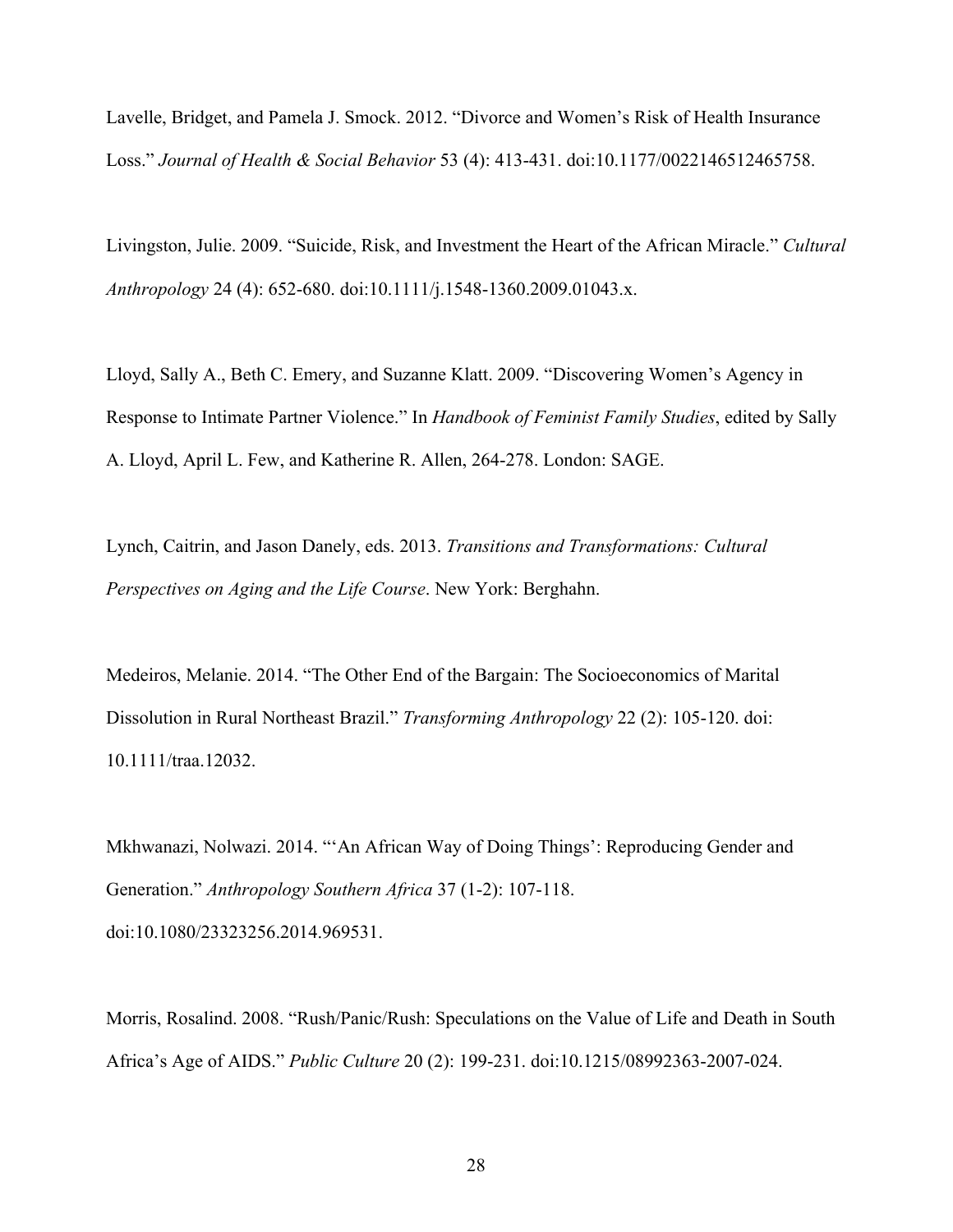Mupotsa, Danai S. 2014. "White Weddings." PhD diss., University of the Witwatersrand.

Nhlapo, Thandabantu. 1987. "Law Versus Culture: Ownership of Freehold Land in Swaziland." In *Women and the Law in Southern Africa*, edited by Alice Armstrong and Welsh Ncube, 35-55. Harare, Zimbabwe: Zimbabwe House Publishers.

Nhlapo, Thandabantu. 1992. *Marriage and Divorce in Swazi Law and Custom.* Mbabane, Swaziland: Websters.

Nyawo, Sonene. 2015. "'Sowungumuntfu ke nyalo – Now you are a Real Person': A Feminist Analysis of how Women's Identities are Constructed by Societal Perceptions on Fertility in the Swazi Patriarchal Family." PhD diss., University of KwaZulu-Natal.

Risher, Kathryn, Darrin Adams, Bheki Sithole, Sosthenes Ketende, Caitlin Kennedy, Zandile Mnisi, Xolile Mabuza, and Stefan D. Baral. 2013. "Sexual Stigma and Discrimination as Barriers to Seeking Appropriate Healthcare among Men Who Have Sex With Men in Swaziland." *Journal of the International AIDS Society* 16 (suppl. 2): 18715. doi:10.7448/IAS.16.3.18715.

Rose, Laurel. 2002. "Women's Strategies for Customary Land Access in Swaziland and Malawi: A Comparative Study." *Africa Today* 49 (2): 123-149. doi:10.1353/at.2003.0014.

Padilla, Mark, Jennifer Hirsch, Robert Sember, Miguel Muñoz-Laboy, and Richard Parker. 2007. *Love and Globalization*. Nashville, TN: Vanderbilt University Press.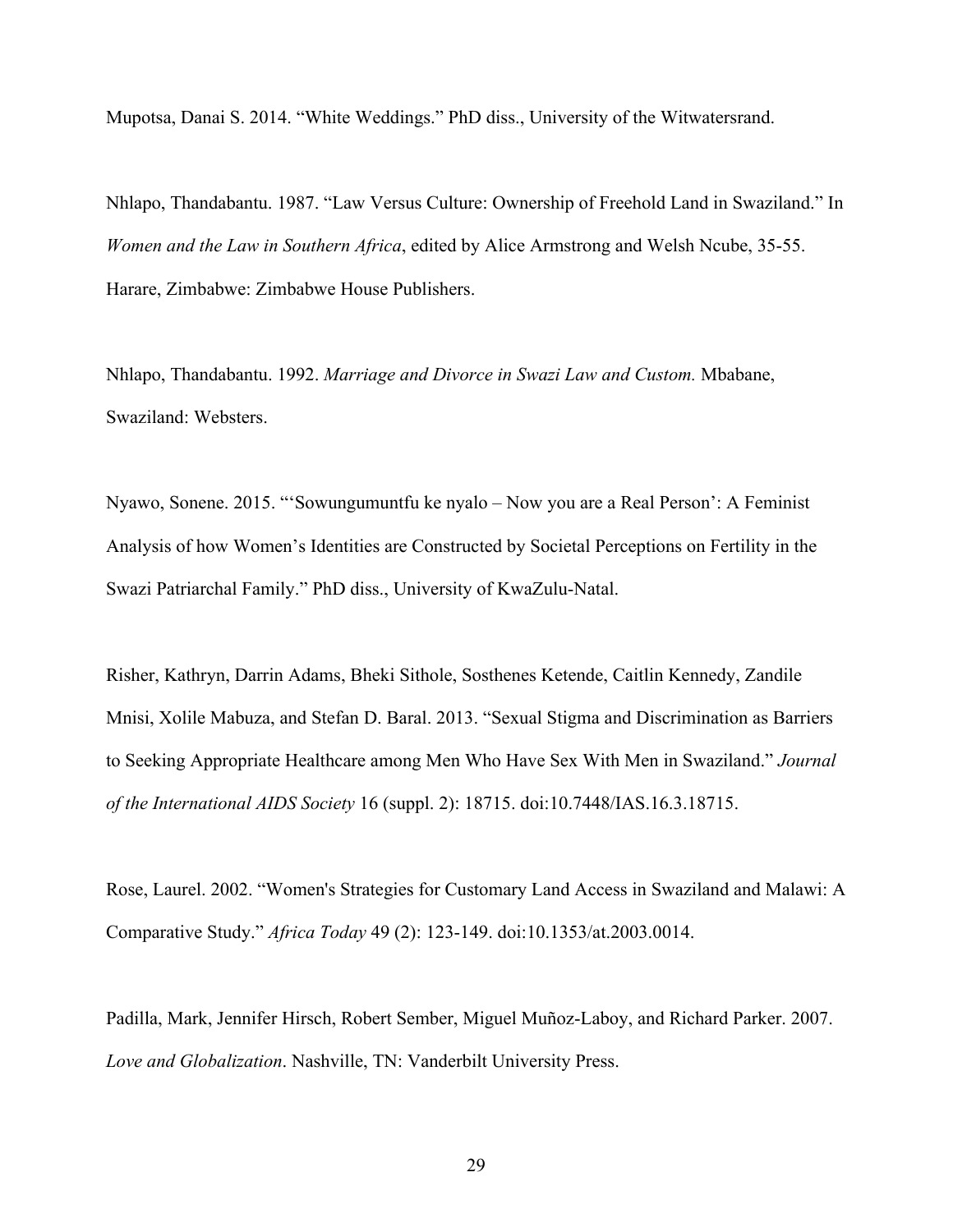Peters, H. Elizabeth, Kosali Simons, and Jamie Taber. 2014. "Marital Disruption and Health Insurance." *Demography* 51 (4): 1397-1421. doi:10.1007/s13524-014-0317-6.

Simelane, Hamilton Sipho. 2011. "'Sharing my Bed with the Enemy': Wives and Violent Husbands in Post-Colonial Swaziland." *Journal of Contemporary African Studies* 29 (4): 493-512. doi:10.1080/02589001.2011.601045.

Stiles, Erin. 2003. "When Is a Divorce a Divorce? Determining Intention in Zanzibar's Islamic Courts." *Ethnology* 42 (4): 273-288. doi: 10.2307/3773829.

Stiles, Erin. 2005. "'There is No Stranger to Marriage Here!' Muslim Women and Divorce in Rural Zanzibar." *Africa* 75 (4): 582-598. doi:10.3366/afr.2005.75.4.582.

US Department of State. 2011. Country Reports on Human Rights Practices for 2011: Swaziland. Washington D.C.: US Department of State Bureau of Democracy, Human Rights and Labor. Accessed March 5, 2016: http://www.state.gov/documents/organization/186458.pdf.

Van Schalkwyk, Adelle. 2006. "The Indigenous Law of Contract with Particular Reference to the Swazi in the Kingdom of Swaziland." PhD diss., University of South Africa.

WLSA (Women and Law in Southern Africa Research Trust). 1998. *Family in Transition: The Experience of Swaziland*. Manzini, Swaziland: Ruswanda Publishing.

# *Court cases*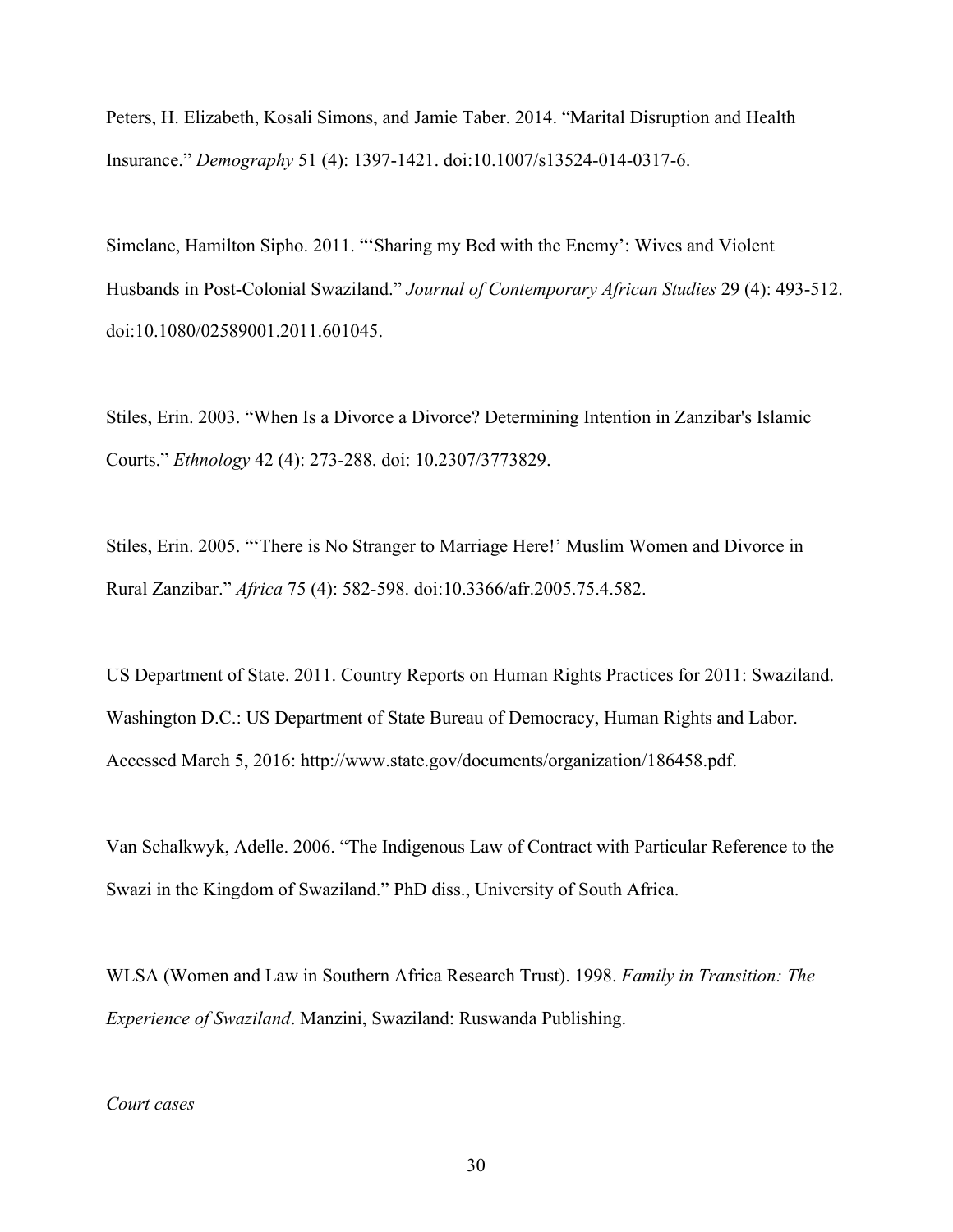Futhi Thwala (nee Dlamini) v. Tengetile Dlamini Others (2501/08) [2012] Swaziland High Court 5 (9 January 2012)

Mkhatshwa Dlamini v. Dumsile Elizabeth Dlamini (nee Seyama) and Two Others (1570/2013) [2014] Swaziland High Court 163 (21 July 2014)

Matry Nompumelelo Dlamini and Others v. Musa Clement Nkambule and Others (3046/2006, 3822/2008) [2009] Swaziland High Court \_\_ (8 August 2009)

Vusizwe Mhlalela v Nonhlanhla Mahlalela (nee Dlamini) (1926/09) [2013] Swaziland High Court 17 (8 February 2013)

Nonhlanhla Sacolo v. Christopher Sacolo and Others (4095/2008) [2010] Swaziland High Court  $(8 \text{ July } 2010)$ 

Sheila Nondumiso Nhlabatsi v. Phineas Stanford Dlamini and 2 Others (1549/2012) [2014] Swaziland High Court 16 (19 February 2014)

# **Notes**

<sup>&</sup>lt;sup>1</sup> I thank Jessica Hardin for suggesting this provocative phrase.

 $2^{2}$  Document research included tracking stories in local newspapers in their print and digital formats, including newspapers' Facebook posts of their stories and public commentary. Because comments were on a page of the newspaper, a public entity, rather than on users' personal pages,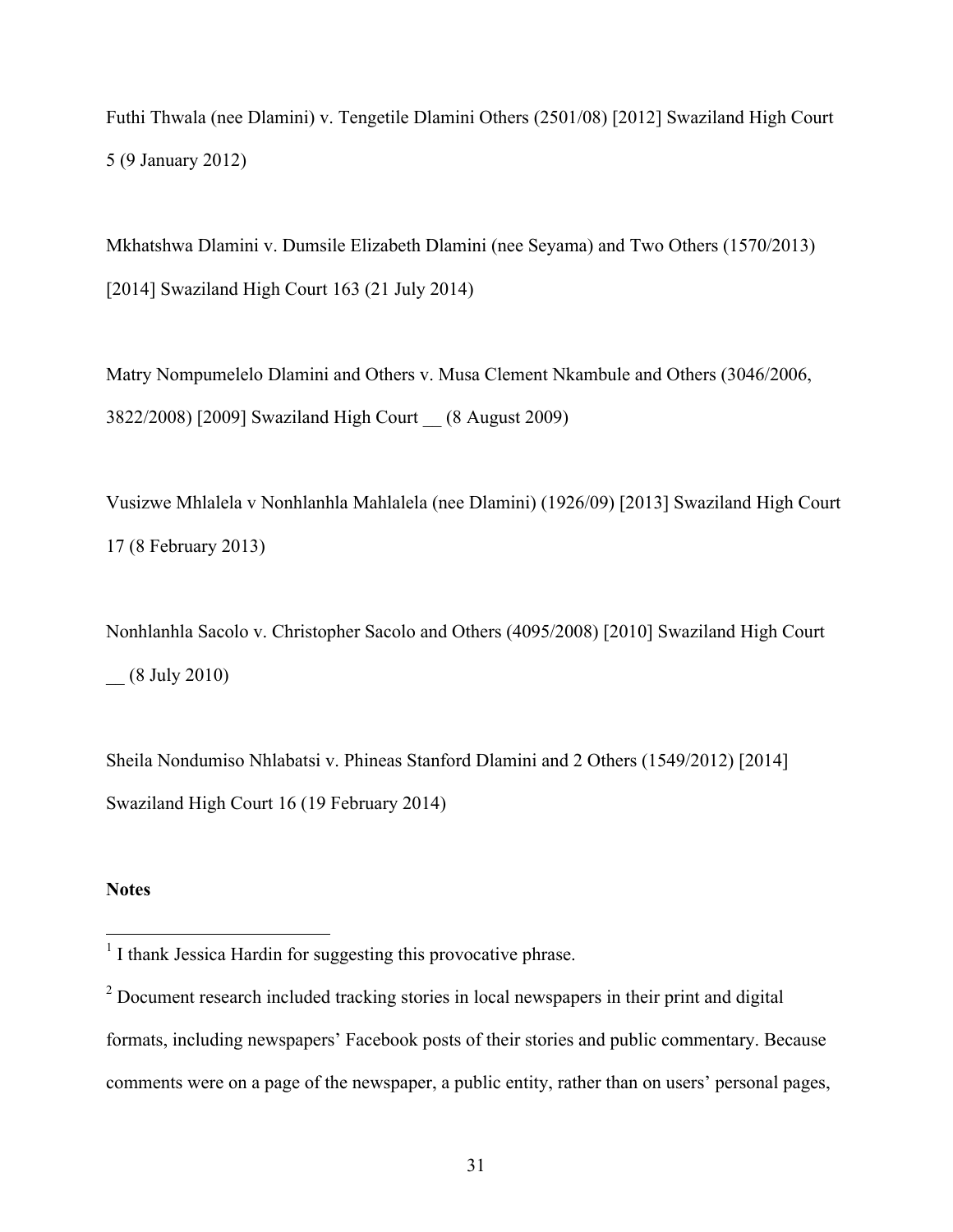and that such comments are made to publically viewable, these data fail to meet standard regulatory definitions of private information according to many human ethics research clearance standards (Buchanan and Zimmer 2016). Like these data, all interviewees and persons described ethnographically are anonymised in this article. The original research was cleared by the Brandeis University Committee for Protection of Human Subjects.

 $3$  The same two spouses may marry each other under both customary and civil forms.

 $\overline{a}$ 

<sup>4</sup> Of major importance is the presentation of a two types of beasts, one to be killed for feasting at the event, *lugege*, and another for the mother of the woman, *insulanyembeti*, mean to "wipe the tears" of the mother over her daughter's egress.

<sup>5</sup> The woman's family reciprocates with gifts for the man's family, *umhlambiso.* The gifts include sets of domestic items like grass mats, bathing basins, and blankets given to each sibling of the man.

6 Between *emalobolo* and *umtsimba*, another rite hosted by the husband's family may take place that signals the woman has thus far been good in her domestic, motherly and wifely duties. Here, a goat is slaughtered and the woman is now permitted to eat sour milk, *emasi*, and eggs in front of her in-laws.

<sup>7</sup> While the reported median age of first marriage for men 30-49 is 27.7 years and women 24.3 years (Central Statistical Office 2008), the long-term production of marriage through the series of customary exchanges and the dual legal system suggests we question which rite or legal system is being referenced in asking people to report their marital status and what social obligations are attendant to it at that point.

<sup>8</sup> For example, until the 2011 court case of Mary-Joyce Doo Aphane, women still were obliged to take the surname of their husband in civil rites when jointly registering immovable property.